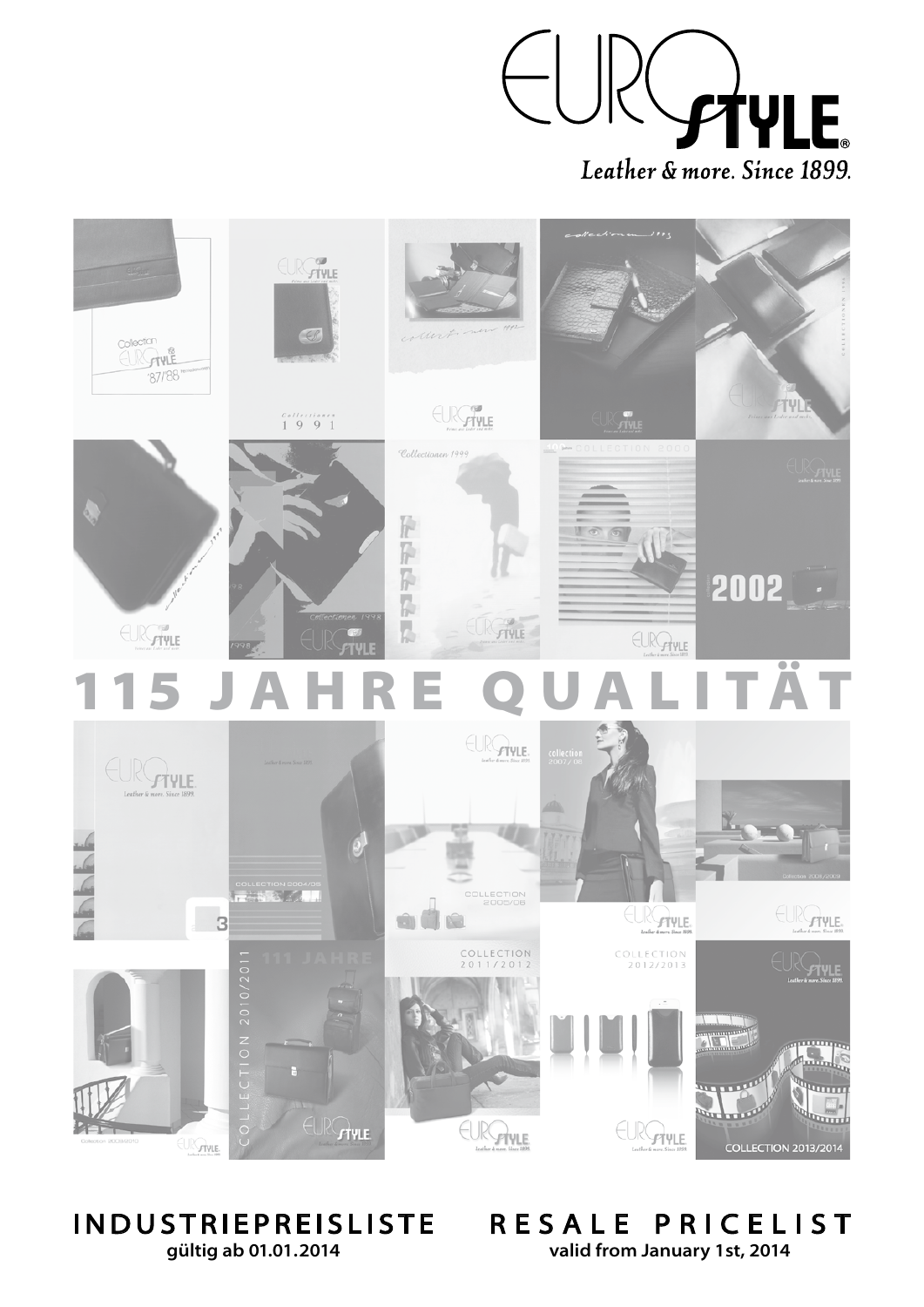## **Werbeanbringung / customising**

Mindermengenzuschlag für alle Werbeanbringungen/ extra charge for small quantities: 21,45  $\epsilon$ digitale Freigabekorrektur für alle Werbeanbringungen/ digital proof for approval: 6,45 €

| Werbeanbringungsart / kind of customising            |    | Preisstaffeln in € / scale of prices in € |                                       |               |      |                              |  |
|------------------------------------------------------|----|-------------------------------------------|---------------------------------------|---------------|------|------------------------------|--|
| Prägung / embossing                                  |    |                                           |                                       |               |      |                              |  |
| Stückkosten netto / unit price in €                  | ab | 20 Stck/pcs.                              | 100 Stck/pcs.                         | 250 Stck/pcs. |      | 500 Stck/pcs. 1000 Stck/pcs. |  |
| Blindprägung / blind embossing                       |    | 1,15                                      | 0,70                                  | 0,55          | 0,40 | 0,35                         |  |
| Farbprägung / colour embossing                       |    | 1,30                                      | 0,85                                  | 0,70          | 0,55 | 0,50                         |  |
| Einzelnamensprägung / individual name embossing      |    | 5,50                                      |                                       |               |      |                              |  |
| Initialenprägung / initials embossing                |    | 4,50                                      |                                       |               |      |                              |  |
|                                                      |    |                                           |                                       |               |      |                              |  |
| Einrichtekosten / tooling costs                      |    | 19,30                                     |                                       |               |      |                              |  |
| Magnesiumstempel / magnesium stamp                   |    | 60,00                                     |                                       |               |      |                              |  |
| Messingstempel / brass stamp                         |    |                                           | nach Aufwand / for cost price         |               |      |                              |  |
| Lasergravur / laser engraving                        |    |                                           |                                       |               |      |                              |  |
| Stückkosten netto / unit price in €                  | ab | 20 Stck/pcs.                              | 100 Stck/pcs.                         | 250 Stck/pcs. |      | 500 Stck/pcs. 1000 Stck/pcs. |  |
| Gravur / engraving (bis max. 25 x 8 mm)              |    | 2,15                                      | 1,55                                  | 1,40          | 1,20 | 1,15                         |  |
| Gravur / engraving (bis max. 45 x 20 mm)             |    | 2,70                                      | 2,15                                  | 2,00          | 1,80 | 1,75                         |  |
|                                                      |    |                                           |                                       |               |      |                              |  |
| Programmierkosten / programming charges              |    | 85,00                                     |                                       |               |      |                              |  |
| Rüstkosten / machine setup                           |    | 45,00                                     |                                       |               |      |                              |  |
| Gravur-Ausfallmuster / engraving approval sample     |    | 40,00                                     |                                       |               |      |                              |  |
| Druck ab 50 Stk. / print service                     |    |                                           |                                       |               |      |                              |  |
| Sieb- oder Tampondruck / silk screen or tampon print |    |                                           | Preise auf Anfrage / price on request |               |      |                              |  |
| Stickerei ab 50 Stk. / embroidery service            |    |                                           |                                       |               |      |                              |  |
|                                                      |    |                                           |                                       |               |      |                              |  |
|                                                      |    |                                           | Preise auf Anfrage / price on request |               |      |                              |  |
| Doming/Microdom ab 50 Stk. / doming/microdom         |    |                                           |                                       |               |      |                              |  |
|                                                      |    |                                           | Preise auf Anfrage / price on request |               |      |                              |  |
| Metallemblem ab 20 Stk./ metal emblem                |    |                                           |                                       |               |      |                              |  |

Preise auf Anfrage / price on request

Preise freibleibend, zuzüglich MwSt., Lieferung ab Werk, zuzüglich Verpackungskosten. Geringfügige Modelländerungen sowie Materialund Farbabweichungen im Rahmen der zulässigen Toleranzen behalten wir uns im Interesse der Weiterentwicklung vor. Für alle Lieferungen gelten unsere Verkaufs- und Lieferbedingungen mit erweitertem Eigentumsvorbehalt. Lieferungen bei Neukunden und ins Ausland erfolgen gegen Vorkasse bzw. gegen Nachnahme. **Mit Erscheinen dieser Preisliste sind alle früheren Ausgaben ungültig.**

Prices are without engagement, VAT not included, plus packing and shipping costs. We reserve the right for slight changes of the model as well as slight material and colour deviation for further improvement. Our terms of sale and delivery with an extended reservation of property rights are valid for all deliveries. For new costumers and customers abroad we ask for payment in advance on proforma invoice or cash on delivery.

**With publishing this pricelist all former pricelists get invalid.**

## **Verpackung / packing**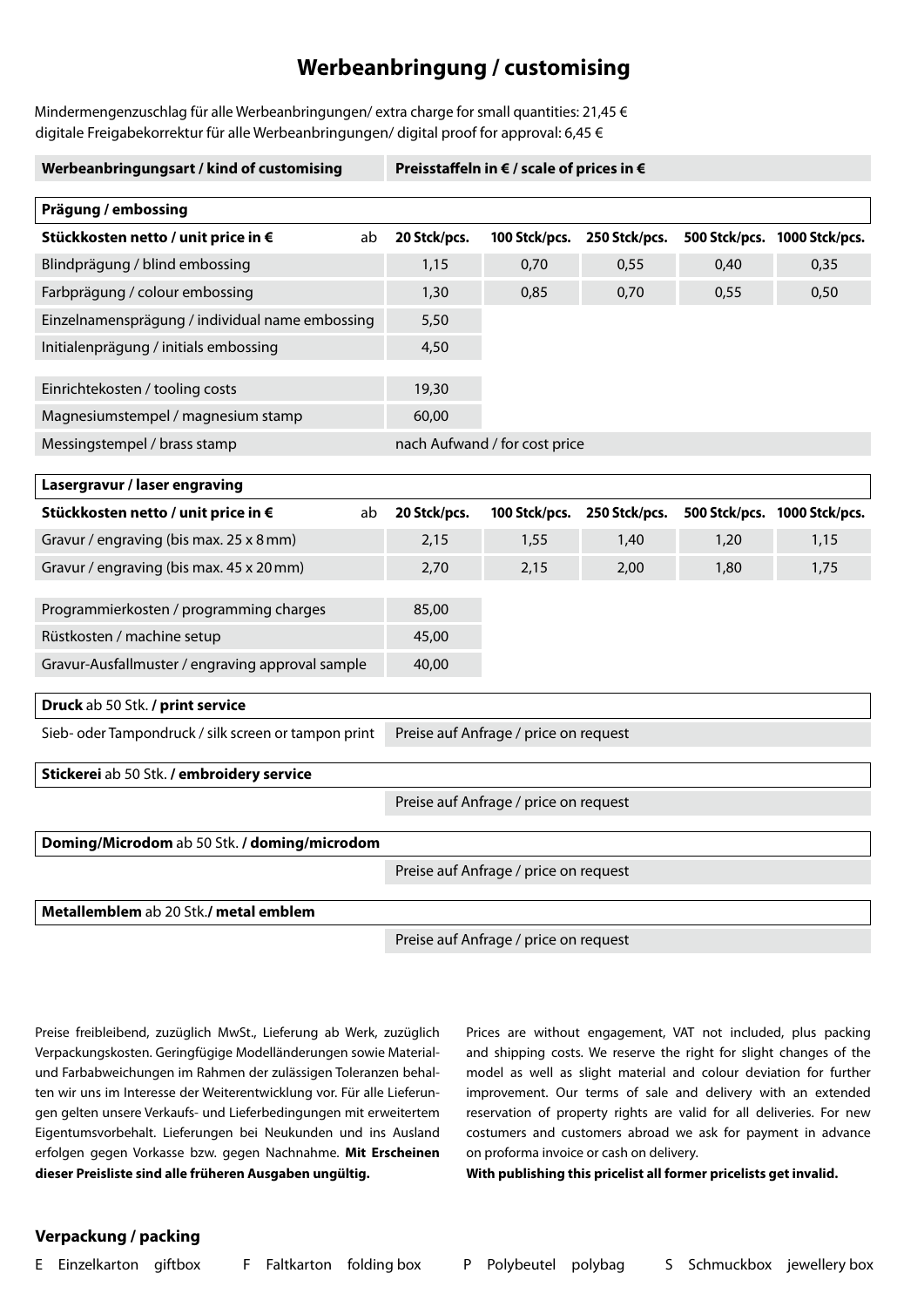| Art.-Nr.<br>item no.    | Serie              | Bezeichnung / description                    | <b>Material</b>                                       | <b>Colours</b>              | €     | <b>Seite</b> | Verpackung<br>packing |
|-------------------------|--------------------|----------------------------------------------|-------------------------------------------------------|-----------------------------|-------|--------------|-----------------------|
| 1-0901-30               | range<br>Club      | Kreditkartenetui / credit card case          | Pelli-Rindnappa / cow nappa                           | schwarz / black             | 10,90 | page<br>22   | E                     |
| $1 - 2613 - 30$         | Alba               | Tickettasche / ticket wallet                 | Seta-Rindnappa / cow nappa                            | schwarz / black             | 23,95 | 47           | F.                    |
| $1 - 3301 - 30$         | Classic Avantgarde | Tickettasche mit RV / zippered ticket wallet | Rindnappa / cow nappa                                 | schwarz / black             | 38,50 | 45           | E                     |
| $1 - 3365 - 30$         | Classic Avantgarde | Kalenderhülle / calendar case                | Rindnappa / cow nappa                                 | schwarz / black             | 9,95  | 43           | E                     |
|                         |                    |                                              |                                                       |                             |       |              |                       |
| 2-0670-30               | Classic Avantgarde | Kombibörse / combi wallet                    | Rindnappa / cow nappa                                 | schwarz / black             | 21,95 | 44           | E.                    |
| 2-0676-30               | Classic Avantgarde | Kombibörse / combi wallet                    | Rindnappa / cow nappa                                 | schwarz / black             | 22,80 | 44           | F                     |
| 2-0699-30               | Classic Avantgarde | Geldscheintasche / wallet                    | Rindnappa / cow nappa                                 | schwarz / black             | 25,60 | 44           | E                     |
| 2-0805-30               | Club Special       | Kombibörse / combi wallet                    | Pelli-Rindnappa / cow nappa                           | schwarz / black             | 12,80 | 28           |                       |
| 2-0806-30               | Club Special       | Geldscheintasche / wallet                    | Pelli-Rindnappa / cow nappa                           | schwarz / black             | 12,80 | 28           | F                     |
| 2-0970-30               | Club               | Geldscheintasche / wallet                    | Pelli-Rindnappa / cow nappa                           | schwarz / black             | 19,95 | 23           | F                     |
| 2-1929-30               | Ravenna            | Geldscheintasche / wallet                    | Copana-Rindnappa / cow nappa                          | schwarz / black             | 24,20 | 34           | E.                    |
| 2-1936-30               | Ravenna            | Kombibörse / combi wallet                    | Copana-Rindnappa / cow nappa                          | schwarz / black             | 24,95 | 34           | F                     |
| 2-1948-30               | Ravenna            | Geldscheintasche / wallet                    | Copana-Rindnappa / cow nappa                          | schwarz / black             | 24,20 | 34           | E.                    |
| 2-1955-30               | Ravenna            | Geldscheintasche / wallet                    | Copana-Rindnappa / cow nappa                          | schwarz / black             | 24,20 | 33           | F                     |
| 2-1955-51               | Ravenna            | Geldscheintasche / wallet                    | Copana-Rindnappa / cow nappa                          | espresso                    | 24,20 | 33           | E                     |
| 2-1956-30               | Ravenna            | Kombibörse / combi wallet                    | Copana-Rindnappa / cow nappa                          | schwarz / black             | 24,20 | 33           | F                     |
| 2-1956-51               | Ravenna            | Kombibörse / combi wallet                    | Copana-Rindnappa / cow nappa                          | espresso                    | 24,20 | 33           | E                     |
| 2-1957-30               | Ravenna            | Damenbörse / lady's wallet                   | Copana-Rindnappa / cow nappa                          | schwarz / black             | 25,95 | 32           | F                     |
| 2-1957-51               | Ravenna            | Damenbörse / lady's wallet                   | Copana-Rindnappa / cow nappa                          | espresso                    | 25,95 | 32           | E                     |
| 2-2501-30-11            | Bicolore           | Kombibörse / combi wallet                    | Rindnappa / cow nappa                                 | schwarz-rot / black-red     | 22,80 | 41           | F                     |
| 2-2501-30-23 Bicolore   |                    | Kombibörse / combi wallet                    | Rindnappa / cow nappa                                 | schwarz-blau / black-blue   | 22,80 | 41           | E.                    |
| 2-2501-30-61 Bicolore   |                    | Kombibörse / combi wallet                    | Rindnappa / cow nappa                                 | schwarz-rost / black-rust   | 22,80 | 41           | F                     |
| 2-2502-30-11 Bicolore   |                    | Geldscheintasche / wallet                    | Rindnappa / cow nappa                                 | schwarz-rot / black-red     | 21,35 | 41           | E                     |
| 2-2502-30-23 Bicolore   |                    | Geldscheintasche / wallet                    | Rindnappa / cow nappa                                 | schwarz-blau / black-blue   | 21,35 | 41           |                       |
| 2-2502-30-61 Bicolore   |                    | Geldscheintasche / wallet                    | Rindnappa / cow nappa                                 | schwarz-rost / black-rust   | 21,35 | 41           | E                     |
| 2-2503-30-11 Bicolore   |                    | Geldscheintasche / wallet                    | Rindnappa / cow nappa                                 | schwarz-rot / black-red     | 18,50 | $40\,$       |                       |
| 2-2503-30-23   Bicolore |                    | Geldscheintasche / wallet                    | Rindnappa / cow nappa                                 | schwarz-blau / black-blue   | 18,50 | 40           | E                     |
| 2-2503-30-61 Bicolore   |                    | Geldscheintasche / wallet                    | Rindnappa / cow nappa                                 | schwarz-rost / black-rust   | 18,50 | 40           |                       |
| 2-2653-30               | Alba               | Geldscheintasche / wallet                    | Seta-Rindnappa / cow nappa                            | schwarz / black             | 9,95  | 47           |                       |
| $2 - 2654 - 30$         | Alba               | Kombibörse / combi wallet                    | Seta-Rindnappa / cow nappa                            | schwarz / black             | 9,95  | 47           |                       |
| 2-3394-30               | Classic Avantgarde | Damenbörse mit RV / lady's wallet            | Rindnappa / cow nappa                                 | schwarz / black             | 28,50 | 44           | E                     |
| 2-3397-30               | Classic Avantgarde | Geldscheintasche / wallet                    | Rindnappa / cow nappa                                 | schwarz / black             | 18,50 | 45           | E                     |
| 2-3399-30               | Classic Avantgarde | Geldscheintasche / wallet                    | Rindnappa / cow nappa                                 | schwarz / black             | 24,20 | 45           | E                     |
| 2-4237-07               | Fashion            | Damenbörse / lady's wallet                   | Kalbleder / calf leather                              | rubinrot / ruby             | 24,20 | 60           | F                     |
| 2-4237-30               | Fashion            | Damenbörse / lady's wallet                   | Kalbleder / calf leather                              | schwarz / black             | 24,20 | 60           | E                     |
| 2-4310-30               | Torri              | Geldscheintasche / wallet                    | Rindleder / cow leather                               | schwarz / black             | 26,95 | 6            |                       |
| 2-4311-30               | Torri              | Kombibörse / combi wallet                    | Rindleder / cow leather                               | schwarz / black             | 26,95 | 6            | E                     |
| 2-4485-76               | Fashion            | Damenlangbörse / lady's wallet               | Rindleder / cow leather                               | schwarz-taupe / black-taupe | 26,95 | 60           | F                     |
| 2-4707-30               | Germany            | Kombibörse / combi wallet                    | Anilin-Rindleder Toscana / Anilin cow leather Toscana | schwarz / black             | 42,80 | 9            | E                     |
| 2-4708-30               | Germany            | Geldscheintasche / wallet                    | Anilin-Rindleder Toscana / Anilin cow leather Toscana | schwarz / black             | 42,80 | 9            | F                     |
| 2-4723-30D              | Germany            | Geldscheintasche / wallet                    | Donato-Rindleder / Donato cow leather                 | schwarz / black             | 39,90 | 14           | E                     |
| 2-4723-30L              | Germany            | Geldscheintasche / wallet                    | Lammnappa / lamb nappa leather                        | schwarz / black             | 42,80 | 15           |                       |
| 2-4723-56D              | Germany            | Geldscheintasche / wallet                    | Donato-Rindleder / Donato cow leather                 | braun / brown               | 39,90 | 14           | E                     |
| 2-4723-70L              | Germany            | Geldscheintasche / wallet                    | Lammnappa / lamb nappa leather                        | camel                       | 42,80 | 15           | F                     |
| 2-4724-30D              | Germany            | Geldscheintasche / wallet                    | Donato-Rindleder / Donato cow leather                 | schwarz / black             | 34,95 | 14           | E.                    |
| 2-4724-30L              | Germany            | Geldscheintasche / wallet                    | Lammnappa / lamb nappa leather                        | schwarz / black             | 38,50 | 15           | E                     |
| 2-4724-56D              | Germany            | Geldscheintasche / wallet                    | Donato-Rindleder / Donato cow leather                 | braun / brown               | 34,95 | 14           | E                     |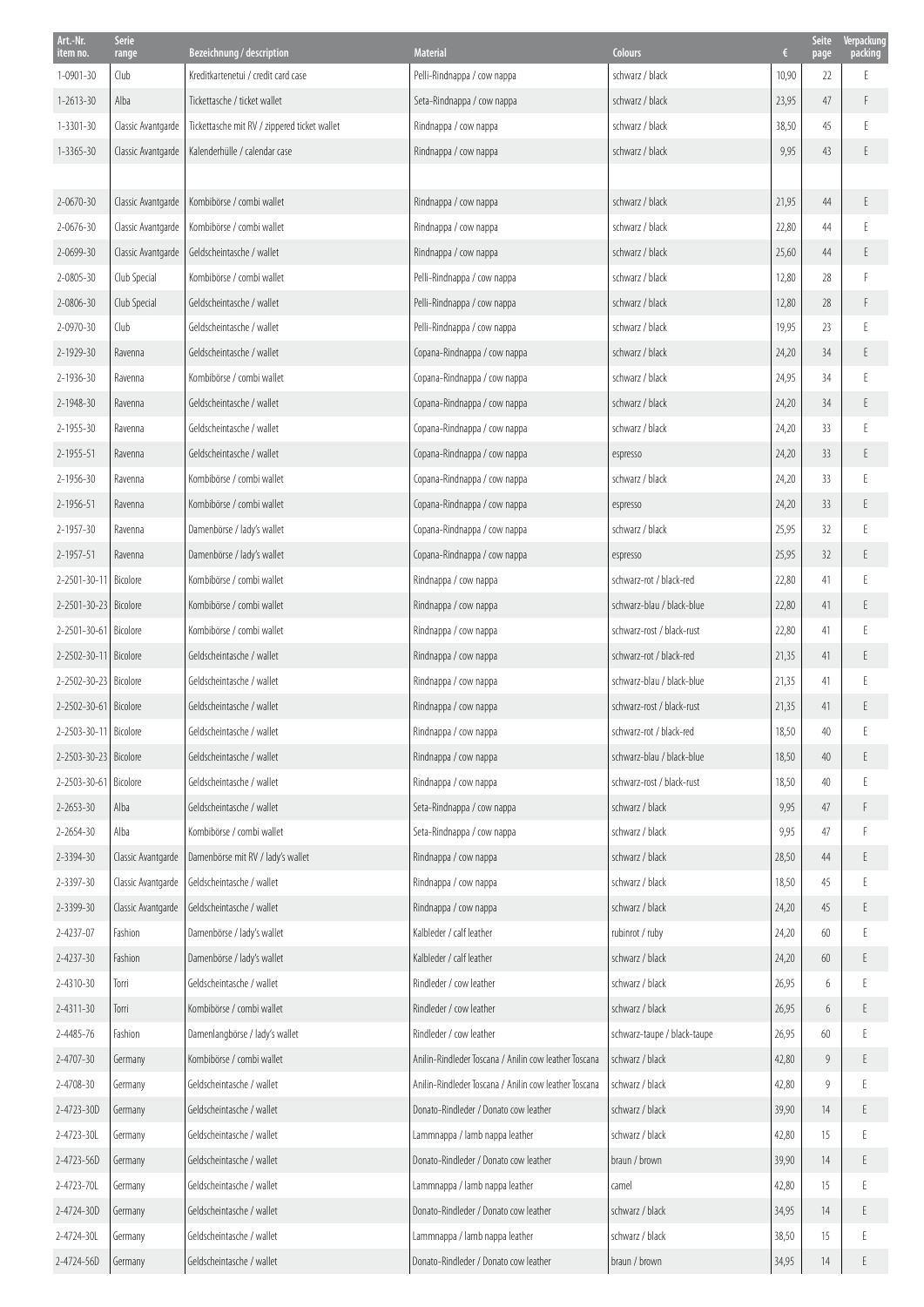| Art.-Nr.<br>item no. | Serie<br>range     | Bezeichnung / description                  | <b>Material</b>                                       | <b>Colours</b>                                   | €     | <b>Seite</b><br>page | Verpackung<br>packing |
|----------------------|--------------------|--------------------------------------------|-------------------------------------------------------|--------------------------------------------------|-------|----------------------|-----------------------|
| 2-4724-701           | Germany            | Geldscheintasche / wallet                  | Lammnappa / lamb nappa leather                        | camel                                            | 38,50 | 15                   | F                     |
| 2-4727-30            | Germany            | Dollarclipbörse / dollarclip wallet        | Anilin-Rindleder Toscana / Anilin cow leather Toscana | schwarz / black                                  | 22,80 | 9                    | E                     |
| 2-7124-30            | Classic Avantgarde | Geldscheintasche / wallet                  | Rindnappa / cow nappa                                 | schwarz / black                                  | 22,80 | 44                   | F                     |
| 2-7203-56            | Vintage            | Geldscheintasche / wallet                  | Vintage Leder / Vintage leather                       | braun / brown                                    | 14,20 | 38                   | F                     |
| 2-7204-56            | Vintage            | Kombibörse / combi wallet                  | Vintage Leder / Vintage leather                       | braun / brown                                    | 14,20 | 38                   | F                     |
| 2-9919-30            | Club               | Geldscheintasche / wallet                  | Pelli-Rindnappa / cow nappa                           | schwarz / black                                  | 23,90 | 22                   | E                     |
| 2-9928-30            | Club               | Kellnerbörse / waiter wallet               | Pelli-Rindnappa / cow nappa                           | schwarz / black                                  | 33,90 | 23                   | E                     |
| 2-9934-30            | Club               | Sportlerbörse / mini wallet                | Pelli-Rindnappa / cow nappa                           | schwarz / black                                  | 15,60 | 23                   | E                     |
| 2-9948-30            | Club               | Geldscheintasche / wallet                  | Pelli-Rindnappa / cow nappa                           | schwarz / black                                  | 27,85 | 22                   | F                     |
| 2-9957-30            | Club Special       | Kleinbörse / mini wallet                   | Pelli-Rindnappa / cow nappa                           | schwarz / black                                  | 10,70 | 28                   |                       |
|                      |                    |                                            |                                                       |                                                  |       |                      |                       |
| 3-0716-05            | <b>Oxford</b>      | Golfbälle / golf balls Calaway             | ohne                                                  | weiß / white                                     | 8,60  | 111                  | E                     |
| 3-0717-05            | <b>Oxford</b>      | Golfbälle / golf balls Titleist            | ohne                                                  | weiß / white                                     | 7,50  | 111                  | Ε                     |
| 3-0760-06            | <b>Oxford</b>      | Golfbaganhänger / fob for golf accessories | Metall / metal                                        | silber / silver                                  | 3,95  | 111                  | F                     |
| 3-0765-30            | <b>Oxford</b>      | Golfballetui / case for golf balls         | Microfibre                                            | schwarz / black                                  | 7,95  | 111                  | $\mathsf{P}$          |
| 3-0770-30            | <b>Oxford</b>      | Golfballetui / case for golf balls         | lederähnliches Material / imitation leather           | schwarz / black                                  | 9,95  | 111                  | F                     |
| 3-0771-30            | <b>Oxford</b>      | Golfballetui / case for golf balls         | lederähnliches Material / imitation leather           | schwarz / black                                  | 12,80 | 111                  | F                     |
| 3-0772-30            | <b>Oxford</b>      | Golfbaganhänger / fob for golf accessories | lederähnliches Material / imitation leather           | schwarz / black                                  | 5,95  | 111                  | F                     |
| 3-0776-30            | <b>Oxford</b>      | Schuhtasche / shoe bag                     | Microfibre                                            | schwarz / black                                  | 10,95 | 110                  | P                     |
| 3-0780-30            | Oxford             | Kleidersack / garment bag                  | Microfibre                                            | schwarz / black                                  | 51,95 | 110                  | P                     |
|                      |                    |                                            |                                                       |                                                  |       |                      |                       |
| 4-1926-30            | Ravenna            | Schlüsseletui / key case                   | Copana-Rindnappa / cow nappa                          | schwarz / black                                  | 11,40 | 33                   | E                     |
| 4-1941-30            | Ravenna            | Schlüsselanhänger / key fob                | Copana-Rindnappa / cow nappa                          | schwarz / black                                  | 5,95  | 33                   | F                     |
| 4-1941-51            | Ravenna            | Schlüsselanhänger / key fob                | Copana-Rindnappa / cow nappa                          | espresso                                         | 5,95  | 33                   | E                     |
| 4-1960-30            | Ravenna            | Schlüsseletui / key case                   | Copana-Rindnappa / cow nappa                          | schwarz / black                                  | 9,95  | 32                   | F                     |
| 4-2924-30            | Club Special       | Schlüsselanhänger / key fob                | lederähnliches Material / imitation leather           | schwarz / black                                  | 2,60  | 29                   | F                     |
| 4-2925-30            | Club Special       | Schlüsselanhänger / key fob                | Leder / leather                                       | schwarz / black                                  | 5,60  | 29                   |                       |
| 4-3335-30            | Classic Avantgarde | Schlüsselbeutel / key holder               | Rindnappa / cow nappa                                 | schwarz / black                                  | 9,95  | 46                   | E                     |
| 4-3352-30            | Classic Avantgarde | Schlüsseletui / key holder                 | Rindnappa / cow nappa                                 | schwarz / black                                  | 7,50  | 46                   | E                     |
| 4-4238-07            | Fashion            | Schlüsselanhänger / key fob                | Kalbleder / calf leather                              | rubinrot / ruby                                  | 5,95  | 60                   | E                     |
| 4-4238-30            | Fashion            | Schlüsselanhänger / key fob                | Kalbleder / calf leather                              | schwarz / black                                  | 5,95  | 60                   | E                     |
| 4-4316-30            | Torri              | Schlüsselanhänger / key fob                | Rindleder / cow leather                               | schwarz / black                                  | 5,95  | 6                    | $\mathsf F$           |
| 4-4324-30            | Torri              | Schlüsselanhänger / key fob                | Rindleder / cow leather                               | schwarz / black                                  | 5,95  | 6                    | F                     |
| 4-4486-30            | Fashion            | Schlüsselanhänger / key fob                | Rindleder / cow leather                               | schwarz / black                                  | 5,95  | 60                   | E                     |
| 4-4486-76            | Fashion            | Schlüsselanhänger / key fob                | Rindleder / cow leather                               | schwarz-taupe / black-taupe                      | 5,95  | 60                   | E                     |
| 4-4715-D             | Germany            | Schlüsselanhänger / key fob                | Donato-Rindleder / Donato cow leather                 | alle Farben (s. Kat.)/all colours (s. cataloque) | 5,95  | 14                   | F                     |
| 4-4715-              | Germany            | Schlüsselanhänger / key fob                | Anilin-Rindleder Toscana / Anilin cow leather Toscana | alle Farben (s. Kat.)/all colours (s. catalogue) | 5,95  | 9                    | F                     |
| 4-4718-D             | Germany            | Schlüsselanhänger / key fob                | Donato-Rindleder / Donato cow leather                 | alle Farben (s. Kat.)/all colours (s. cataloque) | 5,95  | 14                   | F                     |
| 4-4718-              | Germany            | Schlüsselanhänger / key fob                | Anilin-Rindleder Toscana / Anilin cow leather Toscana | alle Farben (s. Kat.)/all colours (s. cataloque) | 5,95  | 9                    | F                     |
| 4-9935-30            | Club               | Schlüsseletui / key case                   | Pelli-Rindnappa / cow nappa                           | schwarz / black                                  | 11,95 | 23                   | E                     |
| 4-9996-30            | Club Special       | Schlüsselanhänger / key fob                | Leder / leather                                       | schwarz / black                                  | 3,95  | 29                   | F                     |
| 4-9997-11            | Club Special       | Schlüsselanhänger / key fob                | lederähnliches Material / imitation leather           | rot / red                                        | 2,60  | 29                   | F                     |
| 4-9997-30            | Club Special       | Schlüsselanhänger / key fob                | lederähnliches Material / imitation leather           | schwarz / black                                  | 2,60  | 29                   | F                     |
| 4-9998-11            | Club Special       | Schlüsselanhänger / key fob                | lederähnliches Material / imitation leather           | rot / red                                        | 2,60  | 29                   | F                     |
| 4-9998-30            | Club Special       | Schlüsselanhänger / key fob                | lederähnliches Material / imitation leather           | schwarz / black                                  | 2,60  | 29                   | F                     |
|                      |                    |                                            |                                                       |                                                  |       |                      |                       |
| 5-0671-30            | Classic Avantgarde | Visitenkartenetui / name card case         | Rindnappa / cow nappa                                 | schwarz / black                                  | 12,40 | 43                   | Ε                     |
| $5 - 0673 - 30$      | Classic Avantgarde | Blockmäppchen A7 / note pad case A7        | Rindnappa / cow nappa                                 | schwarz / black                                  | 15,95 | 43                   | F                     |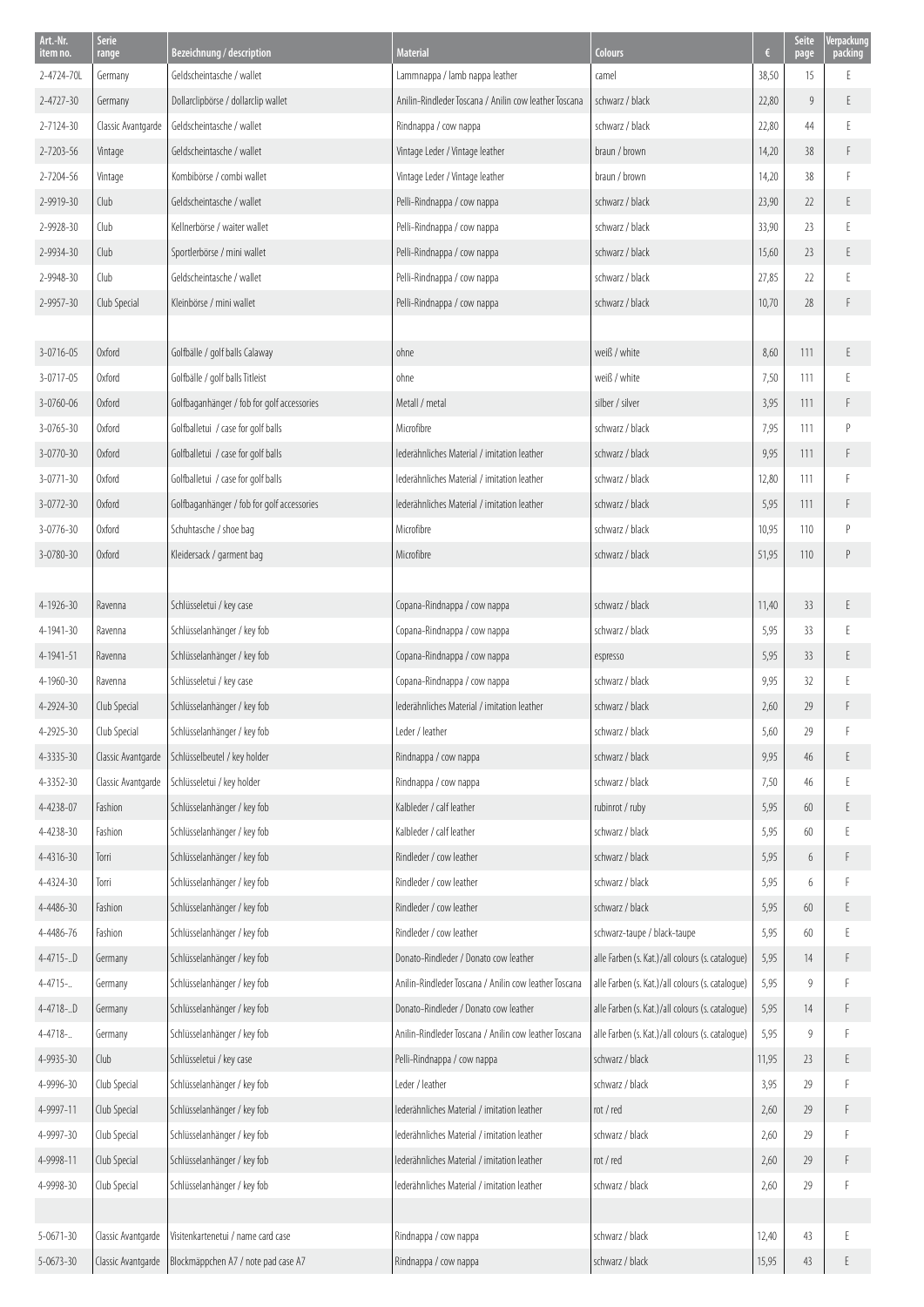| Art.-Nr.              | <b>Serie</b>                | Bezeichnung / description               | <b>Material</b>                                       | <b>Colours</b>                                   | €     | <b>Seite</b>   | Verpackung   |
|-----------------------|-----------------------------|-----------------------------------------|-------------------------------------------------------|--------------------------------------------------|-------|----------------|--------------|
| item no.<br>5-0684-30 | range<br>Classic Avantgarde | Visitenkartenmäppchen / name card case  | Rindnappa / cow nappa                                 | schwarz / black                                  | 12,80 | page<br>43     | packing<br>E |
| 5-0696-30             | Classic Avantgarde          | Kartenetui / card case                  | Rindnappa / cow nappa                                 | schwarz / black                                  | 14,20 | 46             | E            |
| $5 - 0727 - 30$       | Office                      | Blockmäppchen A7 / note pad case A7     | Rindleder / cow leather                               | schwarz / black                                  | 8,50  | 55             | F            |
| 5-0903-30             | Club                        | Visitenkartenetui / name card case      | Pelli-Rindnappa / cow nappa                           | schwarz / black                                  | 10,70 | 22             | E            |
| 5-0936-30K            | Club                        | Taschenmaniküre / manicure case         | Pelli-Rindnappa / cow nappa                           | schwarz / black                                  | 16,95 | 18             |              |
| 5-0936-30S            | Club                        | Taschenmaniküre / manicure case         | Pelli-Rindnappa / cow nappa                           | schwarz / black                                  | 11,95 | 18             | E            |
| 5-0943-30             | Club                        | Visitenkartenetui / name card case      | Pelli-Rindnappa / cow nappa                           | schwarz / black                                  | 11,30 | 22             | F            |
| 5-0949-30             | Club                        | Schuhputzetui / shoe cleaning case      | Pelli-Rindnappa / cow nappa                           | schwarz / black                                  | 25,60 | 24             | E            |
| 5-1953-30             | Ravenna                     | Visitenkartenetui / name card case      | Copana-Rindnappa / cow nappa                          | schwarz / black                                  | 11,95 | 32             | F            |
| 5-1953-51             | Ravenna                     | Visitenkartenetui / name card case      | Copana-Rindnappa / cow nappa                          | espresso                                         | 11,95 | 32             | E            |
| 5-1959-30             | Ravenna                     | iPhone 5 Etui / iPhone 5 case           | Copana-Rindnappa / cow nappa                          | schwarz / black                                  | 16,95 | 34             | F            |
| $5 - 2366 - 30$       | Cesano                      | iPhone 5 Etui / iPhone 5 case           | Felina-Kunstleder / imitation leather                 | schwarz / black                                  | 5,95  | 68             | E            |
| 5-2380-11             | Campo                       | Multimedia-Etui / multimedia-case       | Novi-Soft                                             | rot / red                                        | 4,95  | 67             | F            |
| 5-2380-30             | Campo                       | Multimedia-Etui / multimedia-case       | Novi-Soft                                             | schwarz / black                                  | 4,95  | 67             | E            |
| $5 - 2655 - 30$       | Alba                        | Kartenetui / card case                  | Seta-Rindnappa / cow nappa                            | schwarz / black                                  | 6,95  | 47             |              |
| 5-3314-30             | Classic Avantgarde          | Stiftetui / pen case                    | Rindnappa / cow nappa                                 | schwarz / black                                  | 11,95 | 43             | E.           |
| 5-3358-30             | Classic Avantgarde          | Blockmäppchen A7 / note pad case A7     | Rindnappa / cow nappa                                 | schwarz / black                                  | 13,50 | 43             | F            |
| 5-3389-30             | Classic Avantgarde          | iPhone 5 Hülle / iPhone 5 case          | Rindnappa / cow nappa                                 | schwarz / black                                  | 12,80 | 46             | E            |
| 5-3390-30             | Classic Avantgarde          | iPhone 5 Hülle / iPhone 5 case          | Rindnappa / cow nappa                                 | schwarz / black                                  | 12,80 | 46             |              |
| 5-3396-30             | Classic Avantgarde          | Smartphone Hülle / smartphone case      | Rindnappa / cow nappa                                 | schwarz / black                                  | 13,60 | 46             | E            |
| 5-4252-30             | Alba                        | Passhülle / passport case               | genarbtes Rindleder / grainy leather                  | schwarz / black                                  | 13,50 | 47             |              |
| 5-4254-11             | Fashion                     | Schmuckrolle / jewellery case           | genarbtes Rindleder / grainy leather                  | rot / red                                        | 30,95 | 62             | Ε            |
| 5-4254-14             | Fashion                     | Schmuckrolle / jewellery case           | genarbtes Rindleder / grainy leather                  | orange                                           | 30,95 | 62             |              |
| 5-4254-30             | Fashion                     | Schmuckrolle / jewellery case           | genarbtes Rindleder / grainy leather                  | schwarz / black                                  | 30,95 | 62             | E            |
| 5-4312-30             | Torri                       | Visitenkartenetui / name card case      | Rindleder / cow leather                               | schwarz / black                                  | 12,80 | 6              |              |
| 5-4315-30             | Torri                       | iPad Hülle / iPad case                  | Rindleder / cow leather                               | schwarz / black                                  | 24,95 | $\overline{7}$ | F            |
| 5-4317-30             | Torri                       | iPad Etui / iPad case                   | Rindleder / cow leather                               | schwarz / black                                  | 39,95 | $\overline{7}$ |              |
| 5-4318-30             | Torri                       | iPhone 5 Hülle / iPhone 5 case          | Rindleder / cow leather                               | schwarz / black                                  | 12,30 | 6              | F            |
| 5-4322-30             | Torri                       | Smartphone Hülle / smartphone case      | Rindleder / cow leather                               | schwarz / black                                  | 14,20 | 6              |              |
| 5-4323-30             | Torri                       | iPhone 5 Hülle / iPhone 5 case          | Rindleder / cow leather                               | schwarz / black                                  | 13,70 | 6              | F            |
| 5-4326-30             | Torri                       | iPad Hülle / iPad case                  | Rindleder / cow leather                               | schwarz / black                                  | 27,50 | 7              |              |
| 5-4709-30             | Germany                     | Visitenkartenetui / name card case      | Anilin-Rindleder Toscana / Anilin cow leather Toscana | schwarz / black                                  | 19,95 | 9              | E            |
| $5 - 4711 - 0$        | Germany                     | iPad Hülle / iPad case                  | Donato-Rindleder / Donato cow leather                 | alle Farben (s. Kat.)/all colours (s. cataloque) | 25,60 | 12             |              |
| $5 - 4711 -$          | Germany                     | iPad Hülle / iPad case                  | Anilin-Rindleder Toscana / Anilin cow leather Toscana | alle Farben (s. Kat.)/all colours (s. catalogue) | 28,50 | 11             | E            |
| $5 - 4712 - .0$       | Germany                     | Smartphone Hülle / smartphone case      | Donato-Rindleder / Donato cow leather                 | alle Farben (s. Kat.)/all colours (s. catalogue) | 12,20 | 12             |              |
| $5 - 4712 - $         | Germany                     | Smartphone Hülle / smartphone case      | Anilin-Rindleder Toscana / Anilin cow leather Toscana | alle Farben (s. Kat.)/all colours (s. cataloque) | 14,70 | 11             | E            |
| $5 - 4716 -$          | Germany                     | iPad Etui / iPad case                   | Anilin-Rindleder Toscana / Anilin cow leather Toscana | alle Farben (s. Kat.)/all colours (s. catalogue) | 49,95 | 10             | F            |
| 5-4719-D              | Germany                     | iPhone 5 Hülle / iPhone 5 case          | Donato-Rindleder / Donato cow leather                 | alle Farben (s. Kat.)/all colours (s. cataloque) | 11,40 | 12             | E            |
| $5 - 4719 - $         | Germany                     | iPhone 5 Hülle / iPhone 5 case          | Anilin-Rindleder Toscana / Anilin cow leather Toscana | alle Farben (s. Kat.)/all colours (s. catalogue) | 14,20 | 11             | F            |
| 5-4720-D              | Germany                     | Smartphone Hülle / smartphone case      | Donato-Rindleder / Donato cow leather                 | alle Farben (s. Kat.)/all colours (s. cataloque) | 13,60 | 12             | E            |
| 5-4720-               | Germany                     | Smartphone Hülle / smartphone case      | Anilin-Rindleder Toscana / Anilin cow leather Toscana | alle Farben (s. Kat.)/all colours (s. catalogue) | 16,15 | 11             | Ε            |
| $5 - 4721 - .$        | Germany                     | iPhone 5 Hülle / iPhone 5 case          | Donato-Rindleder / Donato cow leather                 | alle Farben (s. Kat.)/all colours (s. catalogue) | 12,80 | 12             | E            |
| $5 - 4721 - $         | Germany                     | iPhone 5 Hülle / iPhone 5 case          | Anilin-Rindleder Toscana / Anilin cow leather Toscana | alle Farben (s. Kat.)/all colours (s. cataloque) | 15,60 | 11             |              |
| $5 - 4725 - .$        | Germany                     | iPad Hülle / iPad case                  | Donato-Rindleder / Donato cow leather                 | alle Farben (s. Kat.)/all colours (s. catalogue) | 28,00 | 12             | E            |
| 5-4725-               | Germany                     | iPad Hülle / iPad case                  | Anilin-Rindleder Toscana / Anilin cow leather Toscana | alle Farben (s. Kat.)/all colours (s. catalogue) | 30,95 | 11             | F            |
| $5 - 4737 - 0$        | Germany                     | Etui für iPad mini / case for iPad mini | Donato-Rindleder / Donato cow leather                 | alle Farben (s. Kat.)/all colours (s. cataloque) | 24,20 | 12             | E.           |
| $5 - 4737 - $         | Germany                     | Etui für iPad mini / case for iPad mini | Anilin-Rindleder Toscana / Anilin cow leather Toscana | alle Farben (s. Kat.)/all colours (s. cataloque) | 26,95 | 10             |              |
| $5 - 4742 - 0$        | Germany                     | Kartenetui / card case                  | Donato-Rindleder / Donato cow leather                 | alle Farben (s. Kat.)/all colours (s. catalogue) | 7,50  | 14             |              |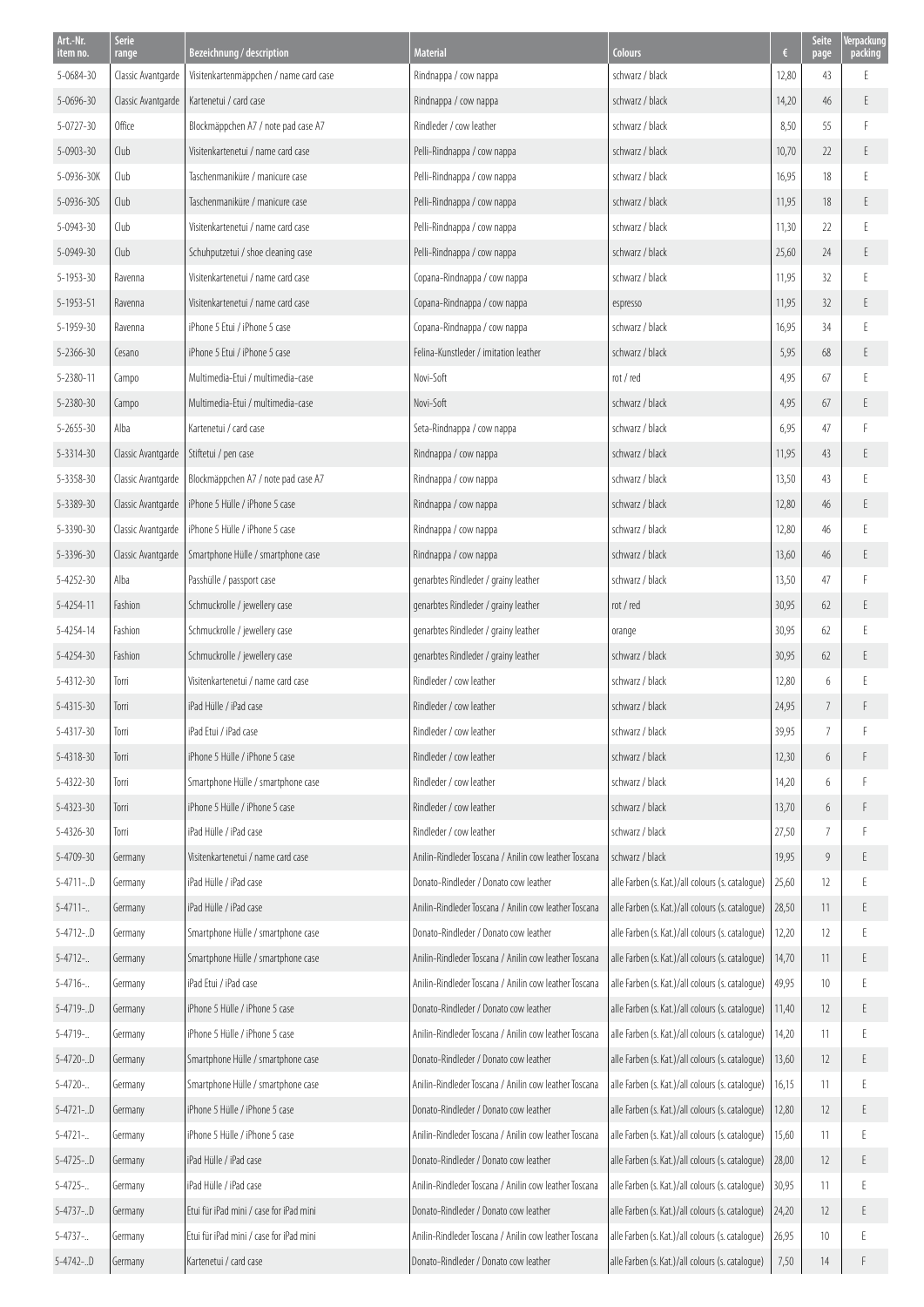| Art.-Nr.<br>item no. | Serie<br>range     | Bezeichnung / description                        | <b>Material</b>                                       | <b>Colours</b>                                   | $\epsilon$ | Seite<br>page   | Verpackung<br>packing |
|----------------------|--------------------|--------------------------------------------------|-------------------------------------------------------|--------------------------------------------------|------------|-----------------|-----------------------|
| $5 - 4743$           | Germany            | iPad Air Etui / iPad Air case                    | Anilin-Rindleder Toscana / Anilin cow leather Toscana | alle Farben (s. Kat.)/all colours (s. cataloque) | 49,95      | 10 <sup>°</sup> | E                     |
| 5-7202-56            | Vintage            | Vielzweck-Etui mit RV / zippered multi case      | Vintage Leder / Vintage leather                       | braun / brown                                    | 8,95       | 38              | F                     |
| 5-9921-30            | Club               | Visitenkartenetui / name card case               | Pelli-Rindnappa / cow nappa                           | schwarz / black                                  | 10,95      | 22              | E                     |
| 5-9929-30            | Club               | Gürteltasche / waiter bag                        | Pelli-Rindnappa / cow nappa                           | schwarz / black                                  | 17,95      | 23              | E                     |
| 5-9965-30K           | Club               | Manikür-/Nähset / manicure case/sewing kit       | Pelli-Rindnappa / cow nappa                           | schwarz / black                                  | 34,20      | 18              | F                     |
| 5-9965-30S           | Club               | Manikür-/Nähset / manicure case/sewing kit       | Pelli-Rindnappa / cow nappa                           | schwarz / black                                  | 26,95      | 18              | F                     |
| 5-9966-30K           | Club               | Maniküretui / manicure case                      | Kalbleder / calf leather                              | schwarz / black                                  | 44,20      | 19              | F                     |
| 5-9966-30S           | Club               | Maniküretui / manicure case                      | Kalbleder / calf leather                              | schwarz / black                                  | 34,20      | 19              | F                     |
| 5-9967-30K           | Club               | Taschenmaniküre / manicure case                  | Kalbleder / calf leather                              | schwarz / black                                  | 29,65      | 19              | F                     |
| 5-9967-30S           | Club               | Taschenmaniküre / manicure case                  | Kalbleder / calf leather                              | schwarz / black                                  | 23,95      | 19              | F                     |
| 5-9968-30            | Club               | Glasnagelfeile im Etui / glass nail file in case | Rindleder / cow leather                               | schwarz / black                                  | 8,95       | 19              | F                     |
| 5-9968-30S           | Club               | Glasnagelfeile im Etui / glass nail file in case | Rindleder / cow leather                               | schwarz / black                                  | 12,30      | 19              | F                     |
| 5-9972-30S           | Club               | Maniküretui / manicure case                      | Rindleder / cow leather                               | schwarz / black                                  | 18,95      | 18              | F                     |
| 5-9973-30            | Club Special       | Kartenetui / card case                           | Pelli-Rindnappa / cow nappa                           | schwarz / black                                  | 13,95      | 28              | F                     |
| 5-9975-30K           | Club               | Maniküretui / manicure case                      | Pelli-Rindnappa / cow nappa                           | schwarz / black                                  | 45,60      | 19              | E                     |
| 5-9975-30S           | Club               | Maniküretui / manicure case                      | Pelli-Rindnappa / cow nappa                           | schwarz / black                                  | 32,80      | 19              | F                     |
| 5-9976-30S           | Club               | Maniküretui / manicure case                      | Pelli-Rindnappa / cow nappa                           | schwarz / black                                  | 6,95       | 18              | $\mathsf{P}$          |
| 5-9991-30            | Club Special       | Passhülle / passport case                        | Pelli-Rindnappa / cow nappa                           | schwarz / black                                  | 8,50       | 28              | F                     |
|                      |                    |                                                  |                                                       |                                                  |            |                 |                       |
| 6-0931-30            | Club               | Aktentasche / briefcase                          | Pelli-Rindnappa / cow nappa                           | schwarz / black                                  | 135,00     | 20              | E                     |
| 6-0952-30            | Techno Two         | Aktentasche / briefcase                          | Polyester                                             | schwarz / black                                  | 17,95      | 103             | $\mathsf{P}$          |
| 6-0958-30            | Techno Two         | Verkaufsmappe A4 mit RV / zippered ringbinder A4 | Polyester                                             | schwarz / black                                  | 21,40      | 101             | Ε                     |
| 6-0965-30            | Techno Two         | Laptoptasche / laptop case                       | Polyester                                             | schwarz / black                                  | 6,95       | 103             | $\mathsf{P}$          |
| $6 - 1647 - 30$      | Travel             | Laptoptasche / laptop case                       | Polyester                                             | schwarz / black                                  | 32,80      | 91              | P                     |
| $6 - 1661 - 40$      | Travel             | Laptoptasche / laptop case                       | Nylon                                                 | grau / grey                                      | 28,50      | 89              | $\mathsf{P}$          |
| 6-2365-30            | Cesano             | Aktentasche / briefcase                          | Felina-Kunstleder / imitation leather                 | schwarz / black                                  | 35,95      | 68              | Ε                     |
| 6-2373-30            | Cesano             | Aktentasche / briefcase                          | Felina-Kunstleder / imitation leather                 | schwarz / black                                  | 38,50      | 68              | Ŀ.                    |
| $6 - 2602 - 30$      | Alba               | Kollegmappe / document case                      | Seta-Rindnappa / cow nappa                            | schwarz / black                                  | 46,95      | 53              | F                     |
| $6 - 2607 - 30$      | Alba               | Aktentasche / briefcase                          | Seta-Rindnappa / cow nappa                            | schwarz / black                                  | 99,95      | 52              | E                     |
| $6 - 2627 - 30$      | Alba               | Aktentasche / briefcase                          | Seta-Rindnappa / cow nappa                            | schwarz / black                                  | 89,95      | 52              | E                     |
| 6-2633-30            | Alba               | Kollegmappe / document case                      | Seta-Rindnappa / cow nappa                            | schwarz / black                                  | 56,95      | 53              | E                     |
| 6-3401-30            | Varello            | Kollegmappe / document case                      | Serena-Kunstleder / imitation leather                 | schwarz / black                                  | 19,95      | 81              | E                     |
| $6 - 4503 - 30$      | Edition            | Laptoptasche / laptop case                       | Fiori-Rindnappa / cow nappa                           | schwarz / black                                  | 125,00     | 37              | E                     |
| 6-4517-30            | Edition            | Aktentasche / briefcase                          | Fiori-Rindnappa / cow nappa                           | schwarz / black                                  | 135,00     | 37              | E                     |
| 6-7207-56            | Vintage            | Aktentasche / briefcase                          | Vintage Leder / Vintage leather                       | braun / brown                                    | 85,60      | 39              | E                     |
|                      |                    |                                                  |                                                       |                                                  |            |                 |                       |
| 7-0688-30            | Classic Avantgarde | Schreibmappe A4 / folder A4                      | Rindnappa / cow nappa                                 | schwarz / black                                  | 46,95      | 42              | Ε                     |
| 7-0689-30            | Classic Avantgarde | Schreibmappe A5 / folder A5                      | Rindnappa / cow nappa                                 | schwarz / black                                  | 30,95      | 42              | E                     |
| 7-0721-30            | Office             | Schreibmappe A4 mit RV / zippered folder A4      | Rindleder / cow leather                               | schwarz / black                                  | 43,95      | 54              | F                     |
| 7-0763-30            | Office             | Schreibmappe A4 / folder A4                      | Rindleder / cow leather                               | schwarz / black                                  | 34,95      | 55              | F                     |
| 7-0788-30            | Boston             | Verkaufsmappe A4 mit RV / zippered ringbinder A4 | Corello-Kunstleder / imitation leather                | schwarz / black                                  | 21,95      | 78              | E                     |
| 7-0789-30            | Boston             | Schreibmappe A4 mit RV / zippered folder A4      | Corello-Kunstleder / imitation leather                | schwarz / black                                  | 15,95      | 79              | E                     |
| 7-0935-30            | Club               | Schreibmappe A4 mit RV / zippered folder A4      | Pelli-Rindnappa / cow nappa                           | schwarz / black                                  | 53,95      | 21              | F                     |
| 7-0944-30            | Club               | Konferenzmappe A4 / ringbinder A4                | Pelli-Rindnappa / cow nappa                           | schwarz / black                                  | 85,00      | 20              | E                     |
| 7-0955-11            | Techno Two         | Schreibmappe A4 mit RV / zippered folder A4      | Polyester                                             | rot / red                                        | 11,95      | 98              | E                     |
| 7-0955-13            | Techno Two         | Schreibmappe A4 mit RV / zippered folder A4      | Polyester                                             | gelb / yellow                                    | 11,95      | 98              | E                     |
| 7-0955-20            | Techno Two         | Schreibmappe A4 mit RV / zippered folder A4      | Polyester                                             | blau / blue                                      | 11,95      | 98              | E                     |
| 7-0955-30            | Techno Two         | Schreibmappe A4 mit RV / zippered folder A4      | Polyester                                             | schwarz / black                                  | 11,95      | 98              | E                     |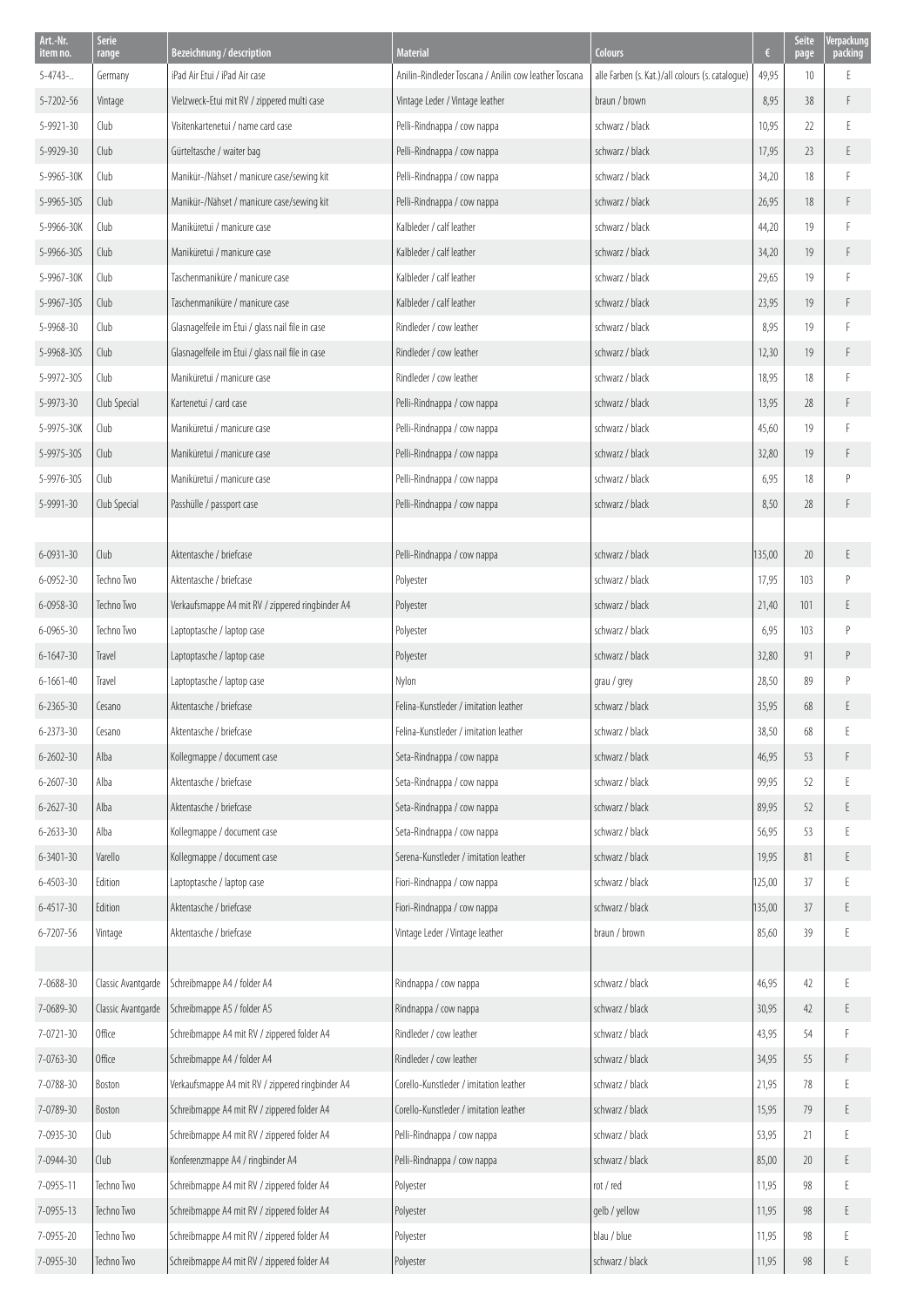| Art.-Nr.        | <b>Serie</b> |                                                              |                                        |                 |       | <b>Seite</b>    | Verpackung |
|-----------------|--------------|--------------------------------------------------------------|----------------------------------------|-----------------|-------|-----------------|------------|
| item no.        | range        | Bezeichnung / description                                    | <b>Material</b>                        | <b>Colours</b>  | €     | page            | packing    |
| 7-0956-30       | Techno Two   | Ringbuchmappe A4 mit RV / zippered ringbinder A4             | Polyester                              | schwarz / black | 14,95 | 98              |            |
| 7-0962-30       | Techno Two   | Schreibmappe A4 / folder A4                                  | Polyester                              | schwarz / black | 8,95  | 100             | E          |
| 7-0963-30       | Techno Two   | Schreibmappe A4 mit RV / zippered folder A4                  | Polyester                              | schwarz / black | 9,40  | 100             |            |
| 7-0964-30       | Techno Two   | Ringbuch A4 mit RV / zippered ringbinder A4                  | Polyester                              | schwarz / black | 10,95 | 100             | E          |
| 7-1720-30       | Modena       | Schreibmappe A4 mit RV / zippered folder A4                  | Softana-Kunstleder / imitation leather | schwarz / black | 20,95 | 76              |            |
| 7-1721-30       | Modena       | Ringbuchmappe A4 mit RV / zippered ringbinder A4             | Softana-Kunstleder / imitation leather | schwarz / black | 22,80 | 76              | E.         |
| 7-1728-30       | Modena       | Schreibmappe A4 / folder A4                                  | Softana-Kunstleder / imitation leather | schwarz / black | 12,80 | 75              | E          |
| 7-1730-30       | Modena       | Business-Mappe A4 / business case A4                         | Softana-Kunstleder / imitation leather | schwarz / black | 31,95 | 72              | F          |
| 7-1731-30       | Modena       | Ringbuchmappe A4 mit RV / zippered ringbinder A4             | Softana-Kunstleder / imitation leather | schwarz / black | 19,95 | 74              |            |
| 7-1732-30       | Modena       | Schreibmappe A4 mit RV / zippered folder A4                  | Softana-Kunstleder / imitation leather | schwarz / black | 18,50 | 75              | E.         |
| 7-1738-30       | Modena       | Schreibmappe A4 mit RV / zippered folder A4                  | Softana-Kunstleder / imitation leather | schwarz / black | 14,95 | 74              | F          |
| 7-1740-30       | Modena       | Schreibmappe A5 / folder A5                                  | Softana-Kunstleder / imitation leather | schwarz / black | 10,95 | 76              | E          |
| 7-1744-30       | Modena       | Timer A5 mit RV / zippered timer A5                          | Softana-Kunstleder / imitation leather | schwarz / black | 23,60 | 74              | F          |
| 7-1745-30       | Modena       | Ringbuchmappe A5 mit RV / zippered ringbinder A5             | Softana-Kunstleder / imitation leather | schwarz / black | 16,40 | 74              | E.         |
| 7-1746-30       | Modena       | iPad Schreibmappe A4 mit RV / zippered iPad folder A4        | Softana-Kunstleder / imitation leather | schwarz / black | 24,95 | 73              |            |
| 7-1748-30       | Modena       | Schreibmappe A4 / folder A4                                  | Softana-Kunstleder / imitation leather | schwarz / black | 13,95 | 75              | E.         |
| 7-1750-30       | Modena       | Bigpack                                                      | Softana-Kunstleder / imitation leather | schwarz / black | 26,95 | 72              | F          |
| 7-1753-30       | Modena       | Tablet PC Schreibmappe A4 mit RV / zippered tablet folder A4 | Softana-Kunstleder / imitation leather | schwarz / black | 19,95 | 73              | E.         |
| 7-1920-30       | Ravenna      | Schreibmappe A4 / folder A4                                  | Copana-Rindnappa / cow nappa           | schwarz / black | 44,20 | 30              |            |
| 7-1920-51       | Ravenna      | Schreibmappe A4 / folder A4                                  | Copana-Rindnappa / cow nappa           | espresso        | 44,20 | 30              | E.         |
| 7-1921-30       | Ravenna      | Schreibmappe A5 / folder A5                                  | Copana-Rindnappa / cow nappa           | schwarz / black | 30,95 | 30              |            |
| 7-1921-51       | Ravenna      | Schreibmappe A5 / folder A5                                  | Copana-Rindnappa / cow nappa           | espresso        | 30,95 | 30 <sup>°</sup> | E.         |
| 7-1937-30       | Ravenna      | Schreibmappe A4 mit RV / zippered folder A4                  | Copana-Rindnappa / cow nappa           | schwarz / black | 47,95 | 31              | F          |
| 7-1950-30       | Ravenna      | Ringbuch A5 / ringbinder A5                                  | Copana-Rindnappa / cow nappa           | schwarz / black | 36,95 | 31              | E.         |
| 7-1954-30       | Ravenna      | iPad Schreibmappe A5 mit RV/zippered iPad folder A5          | Copana-Rindnappa / cow nappa           | schwarz / black | 38,95 | 35              |            |
| 7-1958-30       | Ravenna      | iPad Schreibmappe A4 mit RV / zippered iPad folder A4        | Copana-Rindnappa / cow nappa           | schwarz / black | 46,95 | 35              | E          |
| 7-2351-30       | Cesano       | Schreibmappe A4 mit RV / zippered folder A4                  | Felina-Kunstleder / imitation leather  | schwarz / black | 18,50 | 69              |            |
| 7-2353-30       | Cesano       | Ringbuchmappe A4 mit RV / zippered ringbinder A4             | Felina-Kunstleder / imitation leather  | schwarz / black | 31,95 | 69              | E          |
| 7-2354-30       | Cesano       | Schreibmappe A4 / folder A4                                  | Felina-Kunstleder / imitation leather  | schwarz / black | 16,95 | 70              |            |
| 7-2355-30       | Cesano       | Schreibmappe A4 mit RV / zippered folder A4                  | Felina-Kunstleder / imitation leather  | schwarz / black | 19,95 | 70              | E          |
| 7-2367-30       | Cesano       | Schreibmappe A4 / folder A4                                  | Felina-Kunstleder / imitation leather  | schwarz / black | 8,50  | 71              | E          |
| 7-2368-30       | Cesano       | Ringbuchmappe A4 mit RV / zippered ringbinder A4             | Felina-Kunstleder / imitation leather  | schwarz / black | 14,20 | 71              | E          |
| 7-2369-30       | Cesano       | iPad Air Etui / iPad Air case                                | Felina-Kunstleder / imitation leather  | schwarz / black | 18,50 | 68              |            |
| 7-2370-30       | Cesano       | Schreibmappe A4 mit RV / zippered folder A4                  | Felina-Kunstleder / imitation leather  | schwarz / black | 12,80 | 71              | E          |
| 7-2371-30       | Cesano       | Ringbuchmappe A5 mit RV / zippered ringbinder A5             | Felina-Kunstleder / imitation leather  | schwarz / black | 14,20 | 69              | F          |
| 7-2372-30       | Cesano       | Schreibmappe A5 mit RV / zippered folder A5                  | Felina-Kunstleder / imitation leather  | schwarz / black | 12,80 | 69              | E          |
| 7-2384-11       | Campo        | Mobile Office mit RV / zippered mobile office                | Novi-Soft                              | rot / red       | 24,95 | 67              | F          |
| 7-2384-30       | Campo        | Mobile Office mit RV / zippered mobile office                | Novi-Soft                              | schwarz / black | 24,95 | 66              | E          |
| 7-2415-30       | Office       | Schreibmappe A4 mit RV / zippered folder A4                  | Rindleder / cow leather                | schwarz / black | 38,50 | 54              |            |
| 7-2424-30       | Office       | iPad Schreibmappe A4 / iPad folder A4                        | Rindleder / cow leather                | schwarz / black | 42,80 | 55              |            |
| 7-2425-30       | Office       | Dokumentenmappe / document ringbinder                        | Rindleder / cow leather                | schwarz / black | 34,95 | 54              |            |
| 7-2604-30       | Alba         | Schreibmappe A4 / folder A4                                  | Seta-Rindnappa / cow nappa             | schwarz / black | 36,95 | 49              | F          |
| 7-2606-30       | Alba         | Ringbuchmappe A4 mit RV / zippered ringbinder A4             | Seta-Rindnappa / cow nappa             | schwarz / black | 49,95 | 51              |            |
| 7-2608-30       | Alba         | Ordner A4 / ringbinder A4                                    | Seta-Rindnappa / cow nappa             | schwarz / black | 48,50 | 49              | E          |
| 7-2614-30       | Alba         | Schreibmappe A4 mit RV / zippered folder A4                  | Seta-Rindnappa / cow nappa             | schwarz / black | 35,95 | 49              | F          |
| 7-2619-30       | Alba         | Ringbuchmappe A4 mit RV / zippered ringbinder A4             | Seta-Rindnappa / cow nappa             | schwarz / black | 49,95 | 51              | F          |
| 7-2630-30       | Alba         | Ringbuchmappe A4 mit RV / zippered ringbinder A4             | Seta-Rindnappa / cow nappa             | schwarz / black | 61,95 | 50              | F          |
| $7 - 2631 - 30$ | Alba         | Konferenzmappe A4 mit RV / zippered ringbinder A4            | Seta-Rindnappa / cow nappa             | schwarz / black | 59,95 | 50              | F          |
|                 |              |                                                              |                                        |                 |       |                 |            |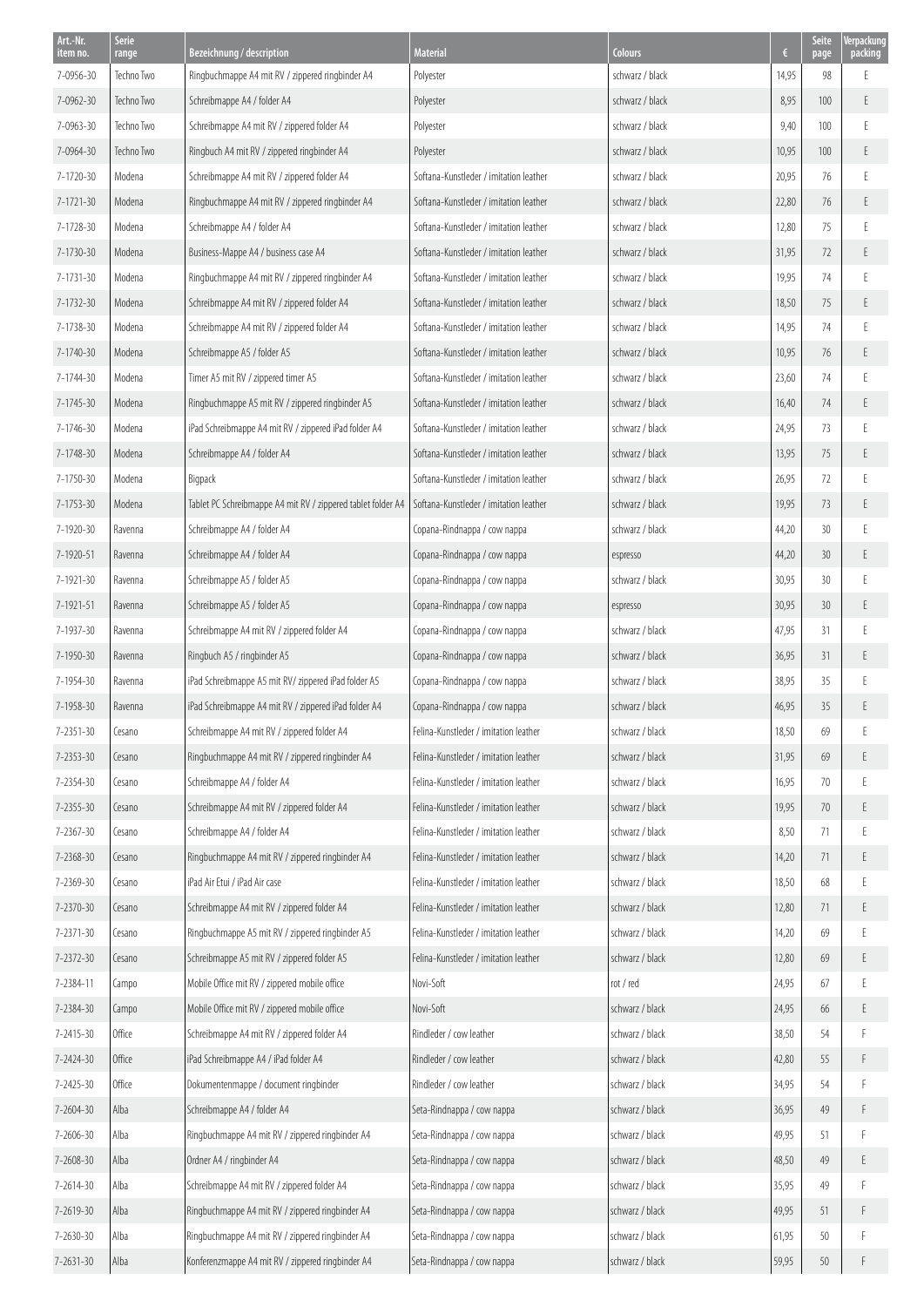| Art.-Nr.<br>item no. | Serie<br>range     | Bezeichnung / description                        | <b>Material</b>                                       | <b>Colours</b>                                   | $\epsilon$ | Seite<br>page | Verpackung<br>packing |
|----------------------|--------------------|--------------------------------------------------|-------------------------------------------------------|--------------------------------------------------|------------|---------------|-----------------------|
| 7-3319-30            | Classic Avantgarde | Schreibmappe A4 mit RV / zippered folder A4      | Rindnappa / cow nappa                                 | schwarz / black                                  | 56,95      | 42            | E                     |
| 7-3403-30            | Varello            | Schreibmappe A5 mit RV / zippered folder A5      | Serena-Kunstleder / imitation leather                 | schwarz / black                                  | 13,95      | 81            | E                     |
| 7-3405-30            | Varello            | Schreibmappe A4 mit RV / zippered folder A4      | Serena-Kunstleder / imitation leather                 | schwarz / black                                  | 20,95      | 80            | E                     |
| 7-3406-30            | Varello            | Ringbuchmappe A4 mit RV / zippered ringbinder A4 | Serena-Kunstleder / imitation leather                 | schwarz / black                                  | 23,95      | 80            | E                     |
| 7-4488-76            | Fashion            | Schreibmappe A4 mit RV / zippered folder A4      | Rindleder / cow leather                               | schwarz-taupe / black-taupe                      | 35,60      | 60            | E                     |
| 7-4703-30            | Germany            | Notizbuch / notebook                             | Anilin-Rindleder Toscana / Anilin cow leather Toscana | schwarz / black                                  | 29,90      | 8             | E                     |
| 7-4704-30            | Germany            | Buchhülle / book cover                           | Anilin-Rindleder Toscana / Anilin cow leather Toscana | schwarz / black                                  | 34,20      | 8             | E                     |
| 7-4705-30            | Germany            | Schreibmappe A5 / folder A5                      | Anilin-Rindleder Toscana / Anilin cow leather Toscana | schwarz / black                                  | 42,80      | 8             | E                     |
| 7-4706-30            | Germany            | Schreibmappe A4 / folder A4                      | Anilin-Rindleder Toscana / Anilin cow leather Toscana | schwarz / black                                  | 71,40      | 8             | E                     |
| 7-4744-30            | Germany            | Schreibmappe A4 / folder A4                      | Anilin-Rindleder Toscana / Anilin cow leather Toscana | schwarz / black                                  | 56,95      | 8             | Ε                     |
| 7-4905-30            | Techno Two         | Mappe Tablet PC / case for tablet PC             | Polyester                                             | schwarz / black                                  | 14,20      | 101           | E                     |
| 7-4908-11            | Techno Two         | Schreibmappe A4 mit Lasche / folder A4 with flap | Polyester                                             | rot / red                                        | 14,20      | 99            | E                     |
| 7-4908-20            | Techno Two         | Schreibmappe A4 mit Lasche / folder A4 with flap | Polyester                                             | blau / blue                                      | 14,20      | 99            | F                     |
| 7-4908-24            | Techno Two         | Schreibmappe A4 mit Lasche / folder A4 with flap | Polyester                                             | grün / green                                     | 14,20      | 99            | Ε                     |
| 7-4908-30            | Techno Two         | Schreibmappe A4 mit Lasche / folder A4 with flap | Polyester                                             | schwarz / black                                  | 14,20      | 99            | E                     |
| 7-4909-11            | Techno Two         | Schreibmappe A5 mit Lasche / folder A4 with flap | Polyester                                             | rot / red                                        | 12,80      | 99            | Ε                     |
| 7-4909-20            | Techno Two         | Schreibmappe A5 mit Lasche / folder A4 with flap | Polyester                                             | blau / blue                                      | 12,80      | 99            | F                     |
| 7-4909-24            | Techno Two         | Schreibmappe A5 mit Lasche / folder A4 with flap | Polyester                                             | grün / green                                     | 12,80      | 99            | Ε                     |
| 7-4909-30            | Techno Two         | Schreibmappe A5 mit Lasche / folder A4 with flap | Polyester                                             | schwarz / black                                  | 12,80      | 99            | F                     |
| 7-7205-56            | Vintage            | Ringbuchmappe A4 mit RV / zippered ringbinder A4 | Vintage Leder / Vintage leather                       | braun / brown                                    | 46,95      | 38            | F                     |
| 7-7206-56            | Vintage            | Schreibmappe A4 mit RV / zippered folder A4      | Vintage Leder / Vintage leather                       | braun / brown                                    | 42,80      | 38            | F                     |
| 7-7901-30            | Boston             | Schreibmappe A4 mit RV / zippered folder A4      | Corello-Kunstleder / imitation leather                | schwarz / black                                  | 14,20      | 78            | E                     |
| 7-7904-30            | Boston             | Vertretermappe A4 / zippered ringbinder A4       | Corello-Kunstleder / imitation leather                | schwarz / black                                  | 31,95      | 79            | E                     |
| 7-7905-30            | Boston             | Dokumentenmappe A4 / document ringbinder A4      | Corello-Kunstleder / imitation leather                | schwarz / black                                  | 22,80      | 77            | E                     |
| 7-7907-30            | <b>Boston</b>      | Ringbuchmappe A4 mit RV / zippered ringbinder A4 | Corello-Kunstleder / imitation leather                | schwarz / black                                  | 21,95      | 77            | E                     |
| 7-9902-30            | Club               | Verkaufsmappe A4 mit RV / zippered ringbinder A4 | Pelli-Rindnappa / cow nappa                           | schwarz / black                                  | 68,95      | 21            | E                     |
| 7-9955-30            | Club Special       | Schreibmappe A4 mit RV / zippered folder A4      | Pelli-Rindnappa / cow nappa                           | schwarz / black                                  | 45,95      | 27            | Ł                     |
| 7-9960-30            | Club Special       | Ringbuchmappe A4 mit RV / zippered ringbinder A4 | Pelli-Rindnappa / cow nappa                           | schwarz / black                                  | 47,95      | 27            | F                     |
| 7-9963-30            | Club Special       | Schreibmappe A4 / folder A4                      | Pelli-Rindnappa / cow nappa                           | schwarz / black                                  | 36,95      | 26            | F                     |
| 7-9993-30            | Club Special       | Schreibmappe A4 mit RV / zippered folder A4      | Pelli-Rindnappa / cow nappa                           | schwarz / black                                  | 54,95      | 26            | F                     |
| 7-9999-30            | Club Special       | Klemmbrett / clip board                          | Hartpappe / fibre board                               | schwarz / black                                  | 3,60       | 27            | P                     |
|                      |                    |                                                  |                                                       |                                                  |            |               |                       |
| 8-2640-30            | Alba               | Schreibunterlage / desk pad                      | Kombination aus Seta-Rindnappa mit Bambo-Material     | schwarz / black                                  | 37,95      | 48            | E                     |
|                      |                    |                                                  | combination of cow nappa with bambo-material          |                                                  |            |               |                       |
| 8-2641-30            | Alba               | Notizzettelbox / memo box                        | Seta-Rindnappa / cow nappa                            | schwarz / black                                  | 14,20      | 48            | F                     |
| 8-2642-30            | Alba               | Stiftköcher / pen holder                         | Seta-Rindnappa / cow nappa                            | schwarz / black                                  | 10,70      | 48            | Е                     |
| 8-2643-30            | Alba               | Vielzweck-Lederschale / multi leather shell      | Seta-Rindnappa / cow nappa                            | schwarz / black                                  | 26,95      | 48            | F                     |
| 8-2648-06            | Alba               | Brieföffner / paper knife                        | Metall / metal                                        | silber / silver                                  | 5,25       | 48            | E                     |
| 8-4730-D             | Germany            | Mousepad                                         | Donato-Rindleder / Donato cow leather                 | alle Farben (s. Kat.)/all colours (s. cataloque) | 13,95      | 13            | E                     |
| $8 - 4731 - .$ D     | Germany            | Papierkorb / wastebasket                         | Donato-Rindleder / Donato cow leather                 | alle Farben (s. Kat.)/all colours (s. cataloque) | 56,95      | 13            | E                     |
| 8-4732-D             | Germany            | Schreibunterlage / write pad                     | Donato-Rindleder / Donato cow leather                 | alle Farben (s. Kat.)/all colours (s. catalogue) | 56,95      | 13            | E                     |
| 8-4733-D             | Germany            | Notizzettelbox / note pad case                   | Donato-Rindleder / Donato cow leather                 | alle Farben (s. Kat.)/all colours (s. cataloque) | 13,95      | 13            | F                     |
| $8 - 4740 - .$       | Germany            | Stiftköcher / pen holder                         | Donato-Rindleder / Donato cow leather                 | alle Farben (s. Kat.)/all colours (s. cataloque) | 9,95       | 13            | F                     |
| $8 - 4741 - .$ D     | Germany            | Büroklammernspender / paper dip dispenser        | Donato-Rindleder / Donato cow leather                 | alle Farben (s. Kat.)/all colours (s. cataloque) | 13,95      | 13            | F                     |
|                      |                    |                                                  |                                                       |                                                  |            |               |                       |
| 9-0777-30            | Oxford             | Kosmetikrolle / cosmetic case                    | Microfibre                                            | schwarz / black                                  | 15,30      | 110           | P                     |
| $9 - 0778 - 30$      | Oxford             | Kosmetikrolle / cosmetic case                    | Microfibre                                            | schwarz / black                                  | 11,40      | 110           | P                     |
| 9-0781-30            | <b>Oxford</b>      | Kosmetiketui mit RV / cosmetic case              | Microfibre                                            | schwarz / black                                  | 7,90       | 110           | P                     |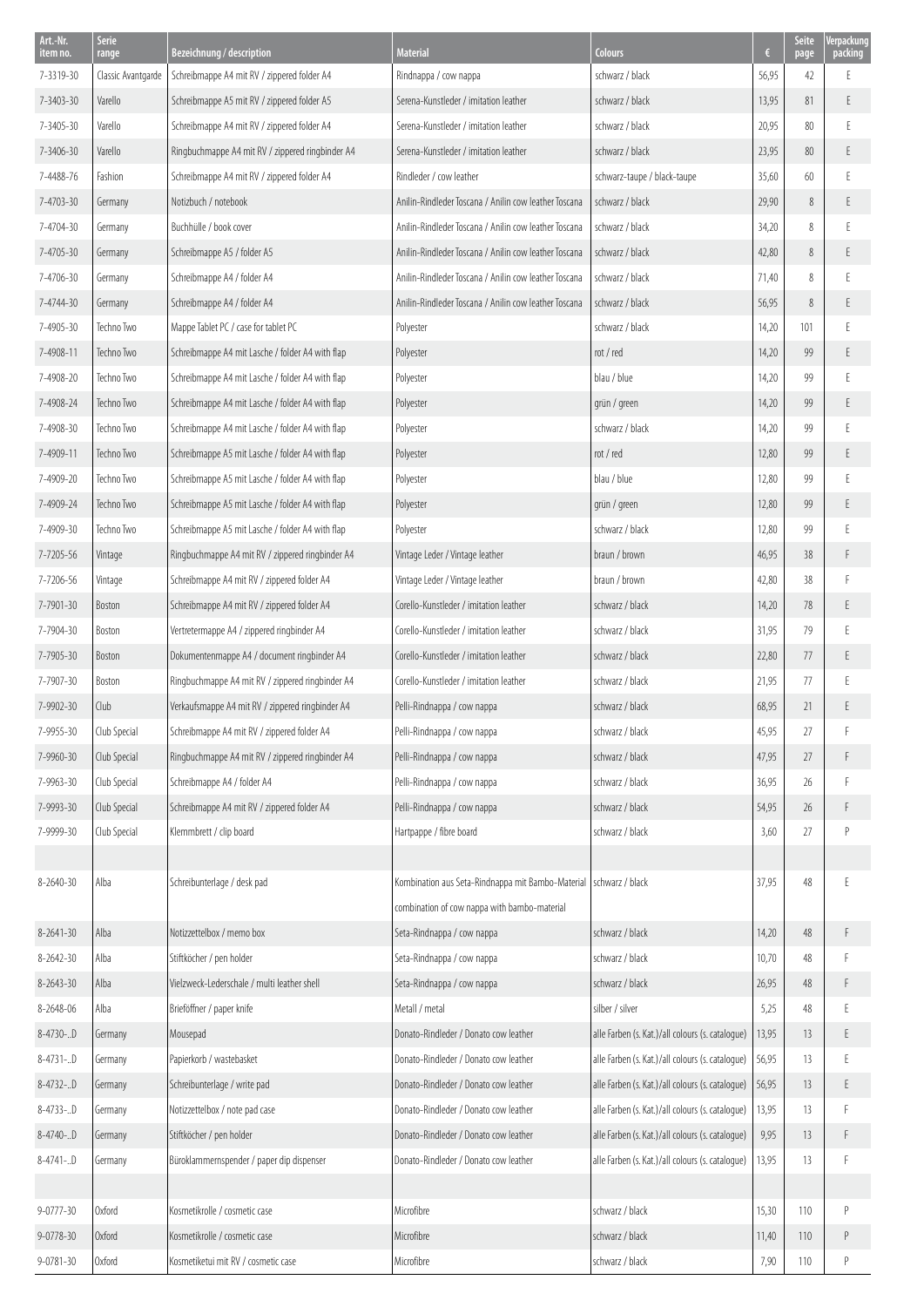| Art.-Nr.<br>item no. | <b>Serie</b><br>range     | Bezeichnung / description                     | <b>Material</b>                             | <b>Colours</b>  | €     | <b>Seite</b><br>page | /erpackung<br>packing |
|----------------------|---------------------------|-----------------------------------------------|---------------------------------------------|-----------------|-------|----------------------|-----------------------|
| 9-0933-30            | Club                      | Kosmetikbeutel / cosmetic case                | Pelli-Rindnappa / cow nappa                 | schwarz / black | 41,95 | 24                   | F                     |
| 9-0953-11            | Travel Accessoires        | Kofferband / luggage belt                     | Polyester                                   | rot / red       | 3,20  | 95                   | P                     |
| 9-0953-30            | <b>Travel Accessoires</b> | Kofferband / luggage belt                     | Polyester                                   | schwarz / black | 3,20  | 95                   | P                     |
| 9-3924-30            | Two Tone                  | Kosmetikrolle / cosmetic case                 | 1680 D Polyester                            | schwarz / black | 14,20 | 108                  | P                     |
| 9-3938-30            | Two Tone                  | Kosmetiktasche / cosmetic case                | 1680 D Polyester                            | schwarz / black | 14,95 | 108                  | P                     |
| 9-4510-30            | Edition                   | Kosmetiketui mit RV / zippered cosmetic case  | Fiori-Rindnappa / cow nappa                 | schwarz / black | 12,80 | 37                   | E                     |
| $9 - 4521 - 30$      | Edition                   | Kosmetikbeutel / cosmetic case                | Fiori-Rindnappa / cow nappa                 | schwarz / black | 37,95 | 36                   | F                     |
| 9-4902-30            | Techno Two                | Kosmetikrolle / cosmetic case                 | Polyester                                   | schwarz / black | 8,95  | 104                  | P                     |
| 9-4903-11            | Travel Accessoires        | Kofferband mit TSA-Schloss / TSA luggage belt | Polyester                                   | rot / red       | 8,50  | 95                   | P                     |
| $9 - 4903 - 30$      | <b>Travel Accessoires</b> | Kofferband mit TSA-Schloss / TSA luggage belt | Polyester                                   | schwarz / black | 8,50  | 95                   | Ρ                     |
| 9-4907-30            | Techno Two                | Kosmetikbeutel / cosmetic case                | Polyester                                   | schwarz / black | 11,40 | 104                  | P                     |
| 9-4910-11            | Travel Accessoires        | Kofferband mit TSA-Schloss / TSA luggage belt | Polyester                                   | rot / red       | 9,95  | 95                   | Ρ                     |
| 9-4910-30            | Travel Accessoires        | Kofferband mit TSA-Schloss / TSA luggage belt | Polyester                                   | schwarz / black | 9,95  | 95                   | Р                     |
| $9 - 6660 - 30$      | <b>Travel Accessoires</b> | Kofferanhänger / luggage tag                  | Rindleder / cow leather                     | schwarz / black | 4,95  | 95                   | F                     |
| $9 - 6662 - 30$      | Travel Accessoires        | Kofferanhänger / luggage tag                  | Rindleder / cow leather                     | schwarz / black | 4,95  | 95                   | F                     |
| 9-9916-30            | Club                      | Kosmetikbeutel / cosmetic bag                 | Pelli-Rindnappa / cow nappa                 | schwarz / black | 36,90 | 24                   | F                     |
|                      |                           |                                               |                                             |                 |       |                      |                       |
| $10 - 1563 - 30$     | Molina                    | Umhängetasche / shoulder bag                  | 1680 D Polyester                            | schwarz / black | 27,90 | 107                  | P                     |
| 10-1563-54           | Molina                    | Umhängetasche / shoulder bag                  | 1680 D Polyester                            | cafe            | 27,90 | 107                  | р                     |
| 10-3939-30           | Two Tone                  | Umhängetasche / shoulder bag                  | 1680 D Polyester                            | schwarz / black | 22,80 | 109                  | P                     |
| $10 - 4291 - 10$     | Fashion                   | Handtasche / handbag                          | Rindleder / cow leather                     | wine            | 89,95 | 58                   |                       |
| 10-4291-30           | Fashion                   | Handtasche / handbag                          | Rindleder / cow leather                     | schwarz / black | 89,95 | 58                   | E                     |
| 10-4293-30           | Fashion                   | Handtasche / handbag                          | Rindleder / cow leather                     | schwarz / black | 56,95 | 59                   | F                     |
| 10-4480-30           | Fashion                   | Handtasche / handbag                          | Rindleder / cow leather                     | schwarz / black | 56,95 | 59                   | E                     |
| 10-4480-61           | Fashion                   | Handtasche / handbag                          | Rindleder / cow leather                     | rost / rust     | 56,95 | 59                   | F                     |
| 10-4481-30           | Fashion                   | Handtasche / handbag                          | Rindleder / cow leather                     | schwarz / black | 69,95 | 59                   | E                     |
| 10-4481-68           | Fashion                   | Handtasche / handbag                          | Rindleder / cow leather                     | taupe           | 69,95 | 59                   | E                     |
| 10-4482-30           | Fashion                   | Handtasche / handbag                          | lederähnliches Material / imitation leather | schwarz / black | 61,95 | 58                   | E.                    |
| 10-4483-60           | Fashion                   | Handtasche / handbag                          | Rindleder / cow leather                     | cognac          | 62,80 | 58                   | E                     |
| 10-4484-74           | Fashion                   | Handtasche / handbag                          | Rindleder / cow leather                     | indigo          | 68,50 | 58                   | E                     |
| 10-7208-56           | Vintage                   | Umhängetasche / shoulder bag                  | Vintage Leder / Vintage leather             | braun / brown   | 71,40 | 39                   | E                     |
| 10-7210-56           | Vintage                   | Umhängetasche / shoulder bag                  | Vintage Leder / Vintage leather             | braun / brown   | 54,20 | 39                   | E                     |
|                      |                           |                                               |                                             |                 |       |                      |                       |
| 11-9941-30           | Club                      | Gürtel / belt                                 | Rindleder / cow leather                     | schwarz / black | 15,60 | 25                   | E                     |
| 11-9971-30           | Club                      | Wendegürtel / turning belt                    | Rindleder / cow leather                     | schwarz / black | 22,80 | 25                   | E                     |
| 11-9977-57           | Club                      | Gürtel / belt                                 | Rindleder / cow leather                     | brandy          | 19,95 | 25                   | E                     |
| 11-9978-30           | Club                      | Gürtel / belt                                 | Rindleder / cow leather                     | schwarz / black | 29,95 | 25                   | E                     |
|                      |                           |                                               |                                             |                 |       |                      |                       |
| 12-0958-30           | Techno Two                | Laptop-Rucksack / laptop backpack             | Polyester                                   | schwarz / black | 21,95 | 102                  | P                     |
| 12-0959-30           | Techno Two                | Laptoptasche / laptop case                    | Polyester                                   | schwarz / black | 23,40 | 103                  | P                     |
| 12-0966-30           | Techno Two                | Business-Rucksack / business backpack         | Polyester                                   | schwarz / black | 12,80 | 102                  | P                     |
| 12-0967-30           | Techno Two                | Rollenreisetasche / trolley travelbag         | Polyester                                   | schwarz / black | 49,95 | 104                  | P                     |
| 12-1560-30           | Travel                    | <b>Business-Trolley</b>                       | 1680 D Polyester                            | schwarz / black | 65,60 | 91                   | P                     |
| 12-1560-54           | Travel                    | <b>Business-Trolley</b>                       | 1680 D Polyester                            | cafe            | 65,60 | 91                   | P                     |
| 12-1561-30           | Molina                    | Aktentasche / briefcase                       | 1680 D Polyester                            | schwarz / black | 29,95 | 107                  | P                     |
| 12-1561-54           | Molina                    | Aktentasche / briefcase                       | 1680 D Polyester                            | cafe            | 29,95 | 107                  | P                     |
| 12-1562-30           | Molina                    | Laptoptasche / laptop case                    | 1680 D Polyester                            | schwarz / black | 32,80 | 106                  | P                     |
| 12-1562-54           | Molina                    | Laptoptasche / laptop case                    | 1680 D Polyester                            | cafe            | 32,80 | 106                  | P                     |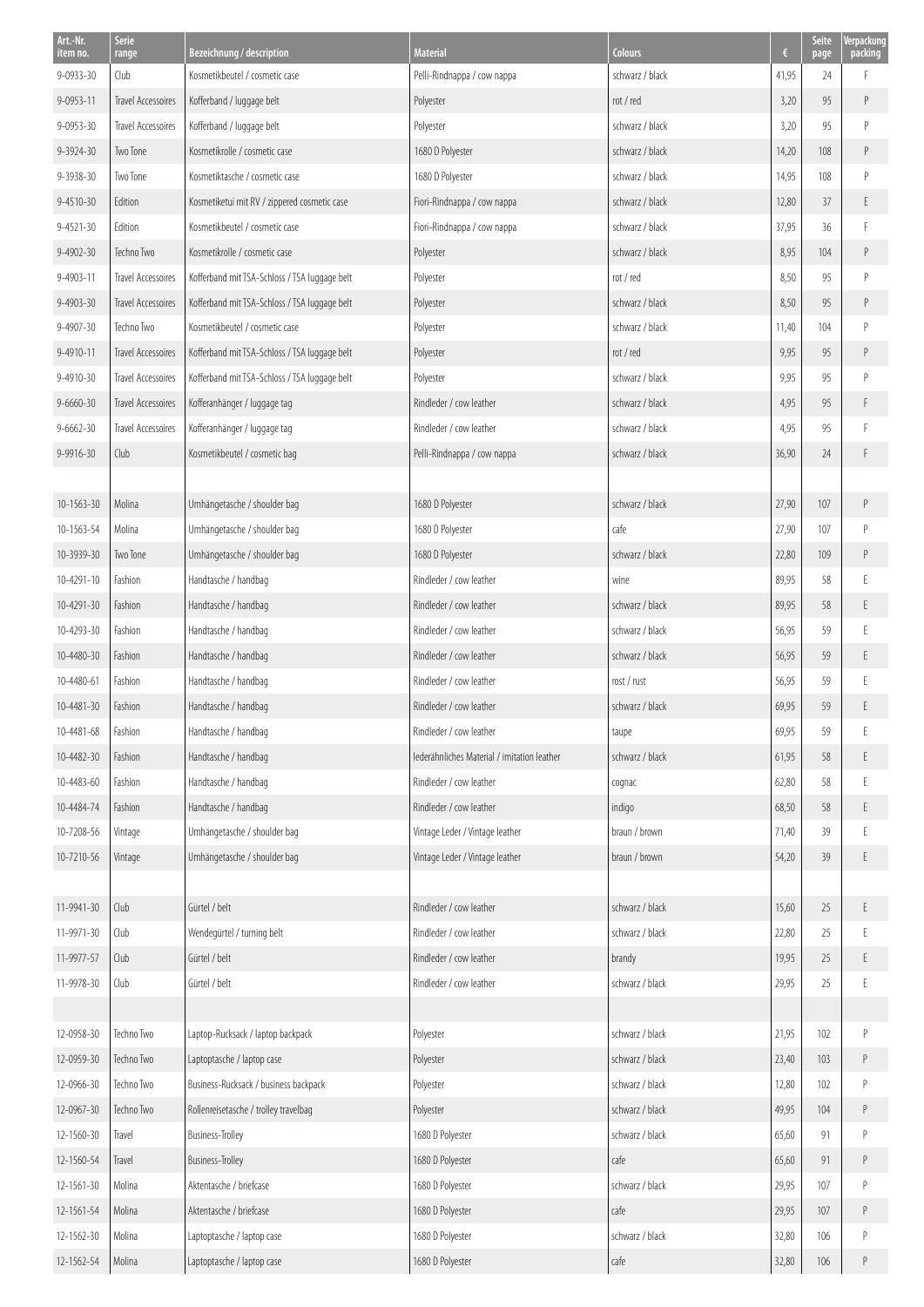| Art.-Nr.<br>item no. | <b>Serie</b><br>range     | Bezeichnung / description                   | <b>Material</b>                         | Colours                                          | €      | <b>Seite</b><br>page | Verpackung<br>packing                                                                                    |
|----------------------|---------------------------|---------------------------------------------|-----------------------------------------|--------------------------------------------------|--------|----------------------|----------------------------------------------------------------------------------------------------------|
| 12-1646-30           | Travel                    | Business-Trolley                            | Polyester                               | schwarz / black                                  | 67,95  | 91                   | E                                                                                                        |
| 12-1662-40           | Travel                    | Trolley 56 cm                               | Nylon                                   | grau / grey                                      | 51,40  | 89                   | E                                                                                                        |
| 12-1663-40           | Travel                    | Trolley 69 cm                               | Nylon                                   | grau / grey                                      | 61,40  | 89                   | E                                                                                                        |
| 12-1665-30           | Travel                    | <b>Business-Trolley</b>                     | Polyester                               | schwarz / black                                  | 69,95  | 91                   | E                                                                                                        |
| 12-3622-06           | Travel                    | Trolley 74 cm                               | Polycarbonat / polycarbonate            | carbon silber / carbon silver                    | 79,95  | 86                   | E                                                                                                        |
| 12-3622-30           | Travel                    | Trolley 74 cm                               | Polycarbonat / polycarbonate            | schwarz / black                                  | 76,95  | 87                   | E                                                                                                        |
| 12-3623-06           | Travel                    | Trolley 64 cm                               | Polycarbonat / polycarbonate            | carbon silber / carbon silver                    | 69,95  | 86                   | Ε                                                                                                        |
| 12-3623-30           | Travel                    | Trolley 64 cm                               | Polycarbonat / polycarbonate            | schwarz / black                                  | 66,95  | 87                   | E                                                                                                        |
| 12-3624-06           | Travel                    | Trolley 54 cm                               | Polycarbonat / polycarbonate            | carbon silber / carbon silver                    | 59,95  | 86                   | E                                                                                                        |
| 12-3624-30           | Travel                    | Trolley 54 cm                               | Polycarbonat / polycarbonate            | schwarz / black                                  | 56,95  | 87                   | E                                                                                                        |
| 12-3640-06           | Travel                    | Business-Trolley                            | Polycarbonat / polycarbonate            | carbon silber / carbon silver                    | 62,80  | 90                   | E                                                                                                        |
| 12-3640-30           | Travel                    | <b>Business-Trolley</b>                     | Polycarbonat / polycarbonate            | schwarz / black                                  | 59,95  | 90                   | E                                                                                                        |
| 12-3645-24           | <b>Travel Accessoires</b> | faltbare Multibox / foldable multibox       | Polyester                               | hellgrün / light green                           | 14,20  | 92                   | $\mathsf{P}$                                                                                             |
| 12-3645-30           | Travel Accessoires        | faltbare Multibox / foldable multibox       | Polyester                               | schwarz / black                                  | 14,20  | 92                   | P                                                                                                        |
| 12-3646-24           | Travel Accessoires        | faltbare Multibox / foldable multibox       | Polyester                               | hellgrün / light green                           | 18,50  | 92                   | $\mathsf{P}$                                                                                             |
| 12-3646-30           | Travel Accessoires        | faltbare Multibox / foldable multibox       | Polyester                               | schwarz / black                                  | 18,50  | 92                   | P                                                                                                        |
| 12-3660-14           | Travel Accessoires        | Faltreisetasche / foldable duffel bag       | Nylon                                   | orange                                           | 8,85   | 93                   | $\mathsf{P}$                                                                                             |
| 12-3660-24           | Travel Accessoires        | Faltreisetasche / foldable duffel bag       | Nylon                                   | hellgrün / light green                           | 8,85   | 93                   | P                                                                                                        |
| 12-3660-30           | Travel Accessoires        | Faltreisetasche / foldable duffel bag       | Nylon                                   | schwarz / black                                  | 8,85   | 93                   | $\mathsf{P}$                                                                                             |
| 12-3661-14           | Travel Accessoires        | Faltrucksack / foldable backpack            | Nylon                                   | orange                                           | 7,40   | 93                   | $\,P$                                                                                                    |
| 12-3661-24           | Travel Accessoires        | Faltrucksack / foldable backpack            | Nylon                                   | hellgrün / light green                           | 7,40   | 93                   | $\mathsf{P}$                                                                                             |
| 12-3661-30           | Travel Accessoires        | Faltrucksack / foldable backpack            | Nylon                                   | schwarz / black                                  | 7,40   | 93                   | $\,P$                                                                                                    |
| 12-3665-30           | Travel                    | Rucksack / backpack                         | Polycarbonat / polycarbonate            | schwarz / black                                  | 49,95  | 84                   | E                                                                                                        |
| 12-3666-30           | Travel                    | Trolley 55 cm                               | Polycarbonat / polycarbonate            | schwarz / black                                  | 76,95  | 84                   | E                                                                                                        |
| 12-3667-30           | Travel                    | Trolley 67 cm                               | Polycarbonat / polycarbonate            | schwarz / black                                  | 84,95  | 84                   | E                                                                                                        |
| 12-3671-11           | Travel                    | Rollenreisetasche klein / trolley travelbag | Polyester                               | rot / red                                        | 28,50  | 94                   | $\,P$                                                                                                    |
| 12-3671-30           | Travel                    | Rollenreisetasche klein / trolley travelbag | Polyester                               | schwarz / black                                  | 28,50  | 94                   |                                                                                                          |
| 12-3672-11           | Travel                    | Rollenreisetasche groß / trolley travelbag  | Polyester                               | rot / red                                        | 35,60  | 94                   | $\mathsf{P}% _{T}=\mathsf{P}_{T}\!\left( a,b\right) ,\mathsf{P}_{T}=\mathsf{P}_{T}\!\left( a,b\right) ,$ |
| 12-3672-30           | Travel                    | Rollenreisetasche groß / trolley travelbag  | Polyester                               | schwarz / black                                  | 35,60  | 94                   | P                                                                                                        |
| 12-3677-10           | Travel                    | Trolley 54 cm                               | ABS Material                            | rot / red                                        | 41,95  | 88                   | E                                                                                                        |
| 12-3677-24           | Travel                    | Trolley 54 cm                               | <b>ABS Material</b>                     | hellgrün / light green                           | 41,95  | 88                   | Ε                                                                                                        |
| 12-3677-30           | Travel                    | Trolley 54 cm                               | ABS Material                            | schwarz / black                                  | 41,95  | 88                   | E                                                                                                        |
| 12-3678-10           | Travel                    | Trolley 68 cm                               | <b>ABS Material</b>                     | rot / red                                        | 49,95  | 88                   | Ε                                                                                                        |
| 12-3678-24           | Travel                    | Trolley 68 cm                               | <b>ABS Material</b>                     | hellgrün / light green                           | 49,95  | 88                   | E                                                                                                        |
| 12-3678-30           | Travel                    | Trolley 68 cm                               | ABS Material                            | schwarz / black                                  | 49,95  | 88                   | E                                                                                                        |
| 12-3679-10           | Travel                    | Trolley 78 cm                               | ABS Material                            | rot / red                                        | 56,95  | 88                   | E                                                                                                        |
| 12-3679-24           | Travel                    | Trolley 78 cm                               | <b>ABS Material</b>                     | hellgrün / light green                           | 56,95  | 88                   | Ε                                                                                                        |
| 12-3679-30           | Travel                    | Trolley 78 cm                               | ABS Material                            | schwarz / black                                  | 56,95  | 88                   | E                                                                                                        |
| 12-3940-30           | Two Tone                  | Sporttasche / sports bag                    | 1680 D Polyester                        | schwarz / black                                  | 28,50  | 109                  | $\mathsf{P}$                                                                                             |
| 12-3941-30           | Two Tone                  | Kleiderhülle / garment bag                  | 1680 D Polyester                        | schwarz / black                                  | 19,95  | 108                  | P                                                                                                        |
| 12-4518-30           | Edition                   | Trolley                                     | Fiori-Rindnappa / cow nappa             | schwarz / black                                  | 163,00 | 36                   | E                                                                                                        |
| 12-4520-30           | Edition                   | Reisetasche / travelbag                     | Fiori-Rindnappa / cow nappa             | schwarz / black                                  | 156,00 | 36                   | E                                                                                                        |
| 12-4904-30           | Techno Two                | Laptop-Rucksack / laptop backpack           | Polyester                               | schwarz / black                                  | 19,95  | 102                  | P                                                                                                        |
|                      |                           |                                             |                                         |                                                  |        |                      |                                                                                                          |
| $16 - 4152 - $       | Fashion                   | Schal / acryl scarf                         | 100 % polyacryl                         | alle Farben (s. Kat.)/all colours (s. catalogue) | 19,95  | 62                   | E                                                                                                        |
| $16 - 4155 - $       | Fashion                   | Pashmina / pashmina scarf                   | 65 % polyester / 35 % viscose           | alle Farben (s. Kat.)/all colours (s. catalogue) | 22,80  | 63                   | E                                                                                                        |
| $16 - 4156 - $       | Fashion                   | Pashmina / pashmina scarf                   | 55% Seide/45% Wolle / 55% silk/45% wool | alle Farben (s. Kat.)/all colours (s. catalogue) | 42,80  | 62                   | E                                                                                                        |
| $16 - 4157 - $       | Fashion                   | Chiffon Schal / polyester scarf             | 100 % polyester                         | alle Farben (s. Kat.)/all colours (s. catalogue) | 11,40  | 63                   | E                                                                                                        |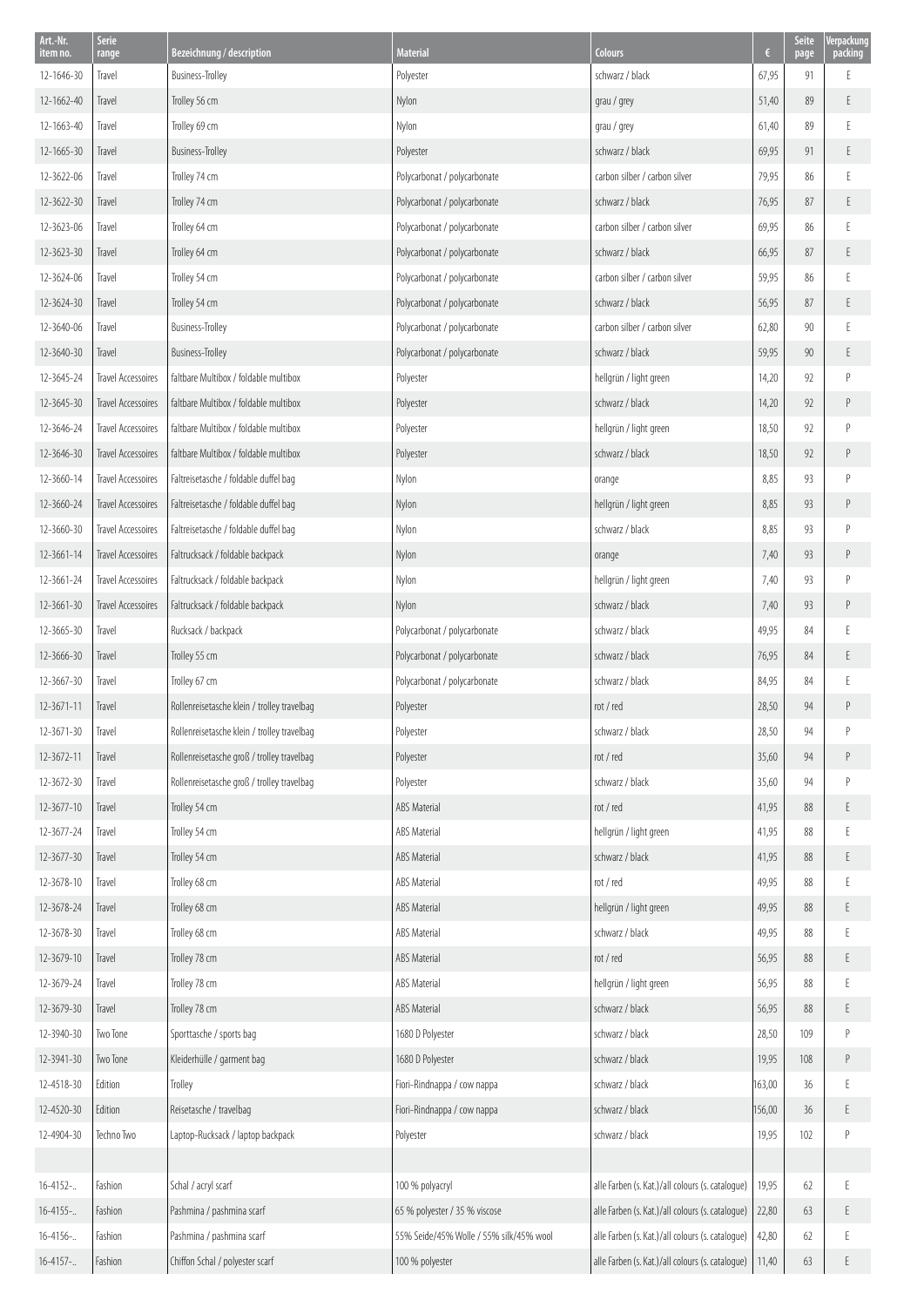| Art.-Nr.<br>item no. | Serie<br>range            | Bezeichnung / description                                       | <b>Material</b>                             | <b>Colours</b>                                   | $\epsilon$ | Seite<br>page | Verpackung<br>packing |
|----------------------|---------------------------|-----------------------------------------------------------------|---------------------------------------------|--------------------------------------------------|------------|---------------|-----------------------|
| 16-4158-             | Fashion                   | Cashmirette Schal / cashmirette scarf                           | 100 % polyacryl                             | alle Farben (s. Kat.)/all colours (s. cataloque) | 11,40      | 63            | F                     |
|                      |                           |                                                                 |                                             |                                                  |            |               |                       |
| 17-1102-06           | Travel Accessoires        | USB-Zahlenschloss / USB combi lock                              | Metall / metal                              | silber / silver                                  | 4,95       | 95            | F                     |
| 17-1102-30           | <b>Travel Accessoires</b> | USB-Zahlenschloss / USB combi lock                              | Metall / metal                              | schwarz / black                                  | 4,95       | 95            | F                     |
| 17-1103-06           | Travel Accessoires        | TSA-Kombinationsschloss / TSA padlock                           | Metall / metal                              | silber / silver                                  | 5,95       | 95            | F                     |
| 17-1105-06           | Travel Accessoires        | Zahlenschloss / combination lock                                | Metall / metal                              | silber / silver                                  | 4,20       | 95            | F                     |
|                      |                           |                                                                 |                                             |                                                  |            |               |                       |
| 18-4270-05           | Fashion                   | Wickelarmband / wrap bracelet                                   | Leder / leather                             | weiß / white                                     | 15,95      | 61            | S                     |
| 18-4270-11           | Fashion                   | Wickelarmband / wrap bracelet                                   | Leder / leather                             | rot / red                                        | 15,95      | 61            | S                     |
| 18-4270-30           | Fashion                   | Wickelarmband / wrap bracelet                                   | Leder / leather                             | schwarz / black                                  | 15,95      | 61            | S                     |
| 18-4280-30           | Fashion                   | Armband / bracelet                                              | Leder / leather                             | schwarz / black                                  | 16,95      | 61            | S                     |
| 18-4282-05           | Fashion                   | Armband / bracelet                                              | Leder / leather                             | weiß / white                                     | 19,95      | 61            | S                     |
| 18-4282-30           | Fashion                   | Armband / bracelet                                              | Leder / leather                             | schwarz / black                                  | 19,95      | 61            | S                     |
| 18-4297-05           | Fashion                   | Armband / bracelet                                              | Leder / leather                             | weiß / white                                     | 19,95      | 61            | S                     |
| 18-4297-20           | Fashion                   | Armband / bracelet                                              | Leder / leather                             | blau / blue                                      | 19,95      | 61            | S                     |
| 18-4297-30           | Fashion                   | Armband / bracelet                                              | Leder / leather                             | schwarz / black                                  | 19,95      | 61            | S                     |
| 18-4298-02           | Fashion                   | Armband / bracelet                                              | Leder / leather                             | creme                                            | 13,60      | 61            | S                     |
| 18-4298-17           | Fashion                   | Armband / bracelet                                              | Leder / leather                             | hellblau / light blue                            | 13,60      | 61            | S                     |
| 18-4298-75           | Fashion                   | Armband / bracelet                                              | Leder / leather                             | dunkelgrau / dark grey                           | 13,60      | 61            | S                     |
|                      |                           |                                                                 |                                             |                                                  |            |               |                       |
| 20-1660-40           | Travel                    | 2er Trolley-Set / trolley set (2 pcs.)                          | Nylon                                       | grau / grey                                      | 105,00     | 89            | E                     |
| 20-2921-11           | Alba                      | Visitenkartenetui mit Kugelschreiber / name card case with biro | lederähnliches Material / imitation leather | rot / red                                        | 6,60       | 48            | E                     |
| 20-2921-30           | Alba                      | Visitenkartenetui mit Kugelschreiber / name card case with biro | lederähnliches Material / imitation leather | schwarz / black                                  | 6,60       | 48            | E                     |
| 20-3620-06           | Travel                    | 3er Trolley-Set / trolley set (3 pcs.)                          | Polycarbonat / polycarbonate                | carbon silber / carbon silver                    | 193,00     | 86            | E.                    |
| 20-3620-30           | Travel                    | 3er Trolley-Set / trolley set (3 pcs.)                          | Polycarbonat / polycarbonate                | schwarz / black                                  | 184,00     | 87            | E                     |
| 20-3621-06           | Travel                    | 2er Trolley-Set / trolley set (2 pcs.)                          | Polycarbonat / polycarbonate                | carbon silber / carbon silver                    | 124,00     | 86            | E                     |
| 20-3621-30           | Travel                    | 2er Trolley-Set / trolley set (2 pcs.)                          | Polycarbonat / polycarbonate                | schwarz / black                                  | 117,00     | 87            | E.                    |
| 20-3664-30           | Travel                    | 2er Trolley-Set / trolley set (2 pcs.)                          | Polycarbonat / polycarbonate                | schwarz / black                                  | 154,00     | 85            | $\mathsf E$           |
| 20-3670-11           | Travel                    | 2er-Set Rollenreisetaschen / set (2 pcs.) trolley travelbag     | Polyester                                   | rot / red                                        | 61,40      | 94            | $\mathsf{P}$          |
| 20-3670-30           | Travel                    | 2er-Set Rollenreisetaschen / set (2 pcs.) trolley travelbag     | Polyester                                   | schwarz / black                                  | 61,40      | 94            | P                     |
| 20-3676-10           | Travel                    | 3er Trolley-Set / trolley set (3 pcs.)                          | <b>ABS Material</b>                         | rot / red                                        | 137,00     | 88            | Ε                     |
| 20-3676-24           | Travel                    | 3er Trolley-Set / trolley set (3 pcs.)                          | ABS Material                                | hellgrün / light green                           | 137,00     | 88            | E                     |
| 20-3676-30           | Travel                    | 3er Trolley-Set / trolley set (3 pcs.)                          | ABS Material                                | schwarz / black                                  | 137,00     | 88            | E                     |
| 20-4487-30           | Fashion                   | Geschenkset / gift set                                          | Rindleder / cow leather                     | schwarz-taupe / black-taupe                      | 32,80      | 60            | E                     |
| 20-4487-76           | Fashion                   | Geschenkset / gift set                                          | Rindleder / cow leather                     | schwarz-taupe / black-taupe                      | 32,80      | 60            | Ε                     |
| 20-4906-10           | Techno Two                | Set Kosmetik-/Faltreisetasche / set cosmetic-/duffel bag        | Nylon                                       | rot / red                                        | 11,40      | 105           | P                     |
| 20-4906-30           | Techno Two                | Set Kosmetik-/Faltreisetasche / set cosmetic-/duffel bag        | Nylon                                       | schwarz / black                                  | 11,40      | 105           | P                     |
| 20-5050-07           | Fashion                   | Geschenkset / gift set                                          | Kalbleder / calf leather                    | rubinrot / ruby                                  | 29,95      | 60            | Ε                     |
| 20-5050-30           | Fashion                   | Geschenkset / gift set                                          | Kalbleder / calf leather                    | schwarz / black                                  | 29,95      | 60            | E                     |
|                      |                           |                                                                 |                                             |                                                  |            |               |                       |
|                      |                           |                                                                 |                                             |                                                  |            |               |                       |
|                      |                           |                                                                 |                                             |                                                  |            |               |                       |
|                      |                           |                                                                 |                                             |                                                  |            |               |                       |
|                      |                           |                                                                 |                                             |                                                  |            |               |                       |
|                      |                           |                                                                 |                                             |                                                  |            |               |                       |
|                      |                           |                                                                 |                                             |                                                  |            |               |                       |
|                      |                           |                                                                 |                                             |                                                  |            |               |                       |
|                      |                           |                                                                 |                                             |                                                  |            |               |                       |